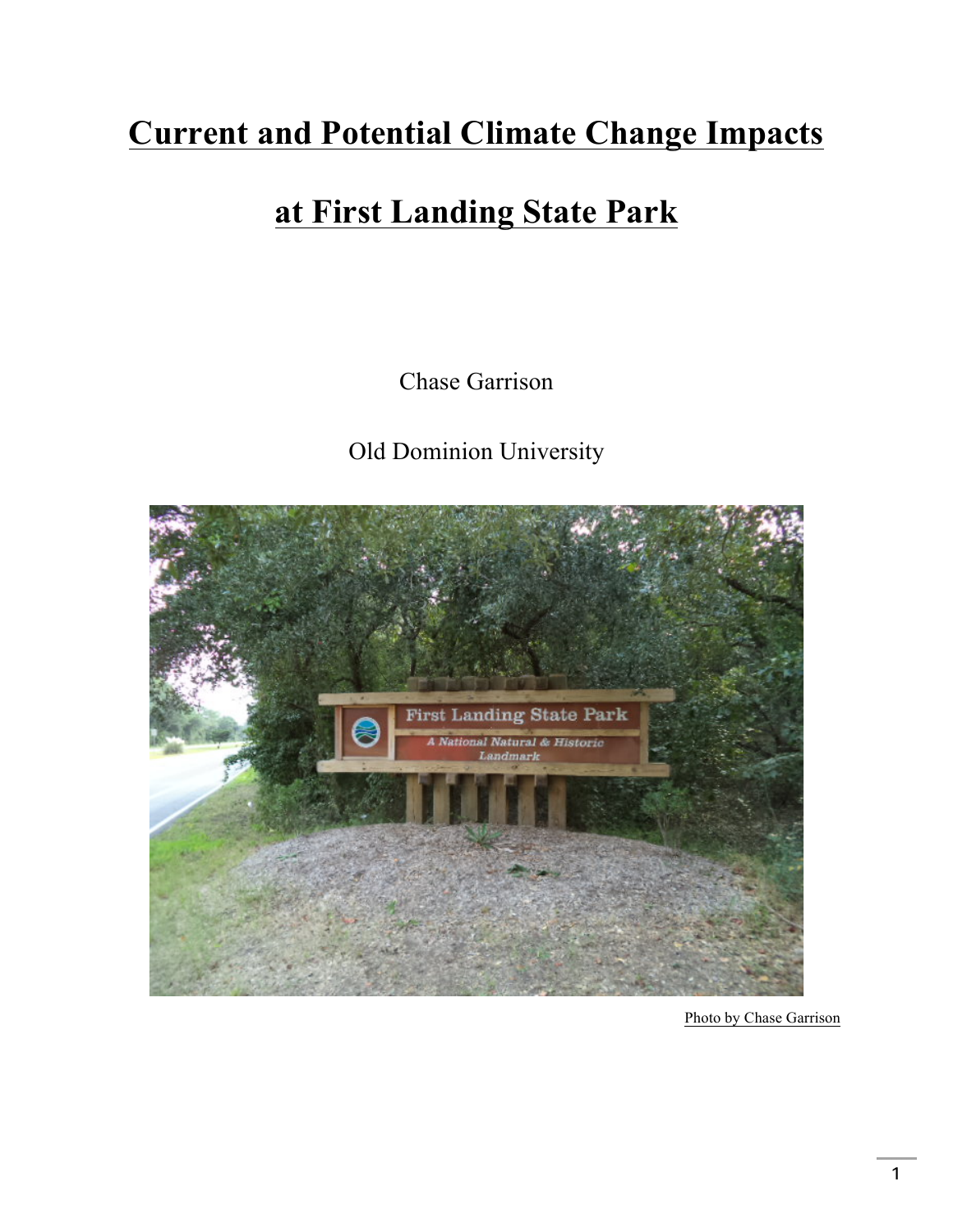# Table of Contents

|  | V. Decision Making: Stakeholders, Agencies, and Legislation16      |  |
|--|--------------------------------------------------------------------|--|
|  | VI. Options for Preserving First Landing Wildlife and Recreation18 |  |
|  |                                                                    |  |
|  |                                                                    |  |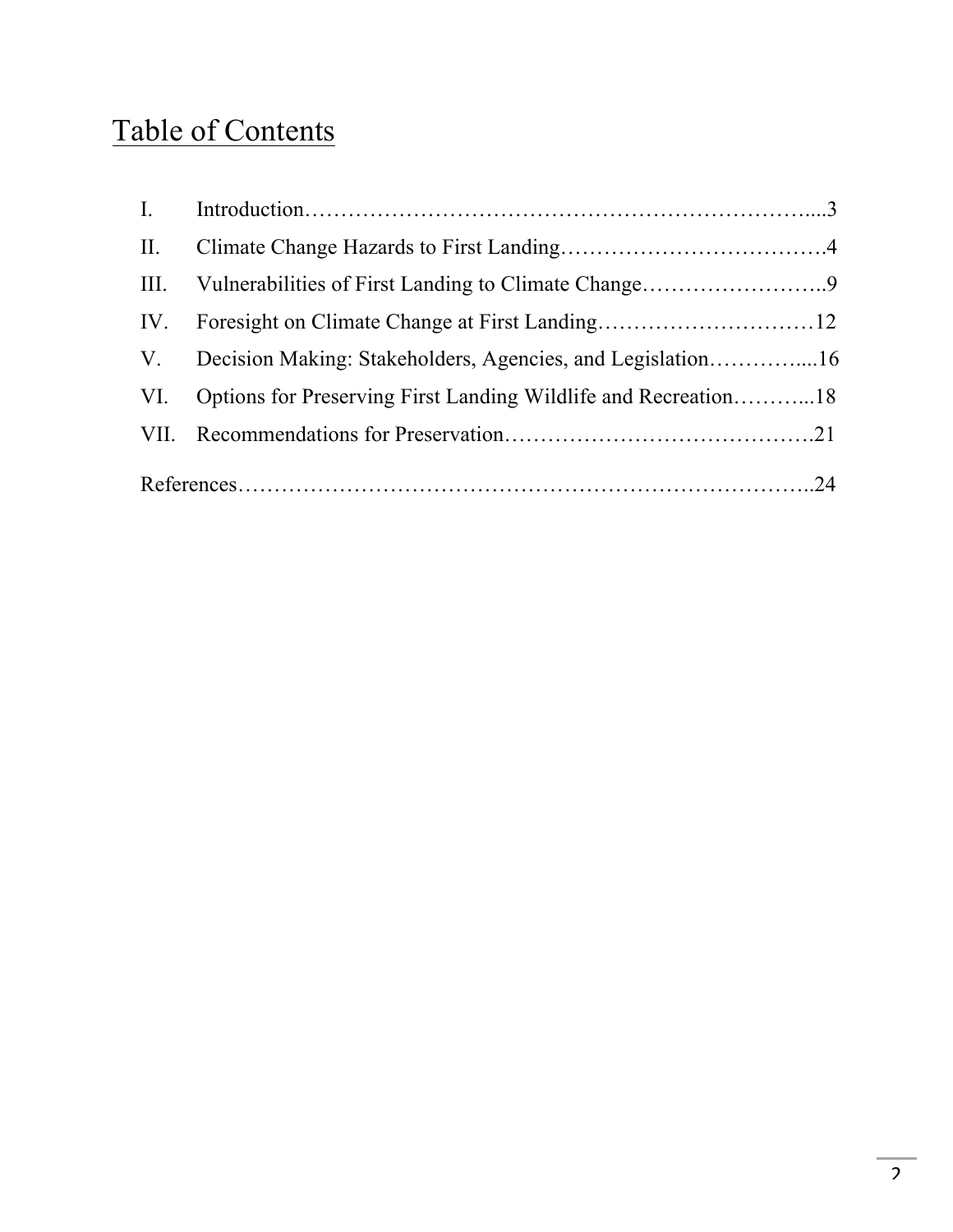# I. Introduction

First Landing State Park (formerly known as Seashore State Park) was first opened to the public in 1936 at Cape Henry in northern Virginia Beach, Virginia. It provides multiple recreation opportunities including beach access, boat ramps, camping, hiking and biking trails, educational programs, etc. It is unique in its location within an urbansurrounded area, as well as its multiple state and globally rare natural communities and species. Within its 2888.5 acres, First Landing State Park contains a variety of rare and endangered species and accommodates the most annual visitors with over 1.7 million visitors each year (Park Ranger EDU, 2018). It is also the only place where the northern geographic limit of semi-tropical species and the southern geographic limit of temperatezone species overlap and where both types of species thrive (Virginia Department of Game & Inland Fisheries, 2018b). It has a substantial economic impact on Virginia Beach and the state as a whole, providing 372 jobs, \$2.3 million in state and local taxes, \$25.9 million from visitor spending, and \$17.9 million in total economic value added (Magnini, 2018). The management and protection of First Landing from climate change is important for both its biological and socioeconomic significance.

As anthropogenic climate change progresses, the impacts on First Landing will progress as well. For the purpose of this paper, the climate change impacts that were focused on include: changes in surface temperature and precipitation; biodiversity changes due to invasive species, migration of non-native species into the park, and possible extinctions of native species; and direct human impacts due to land use changes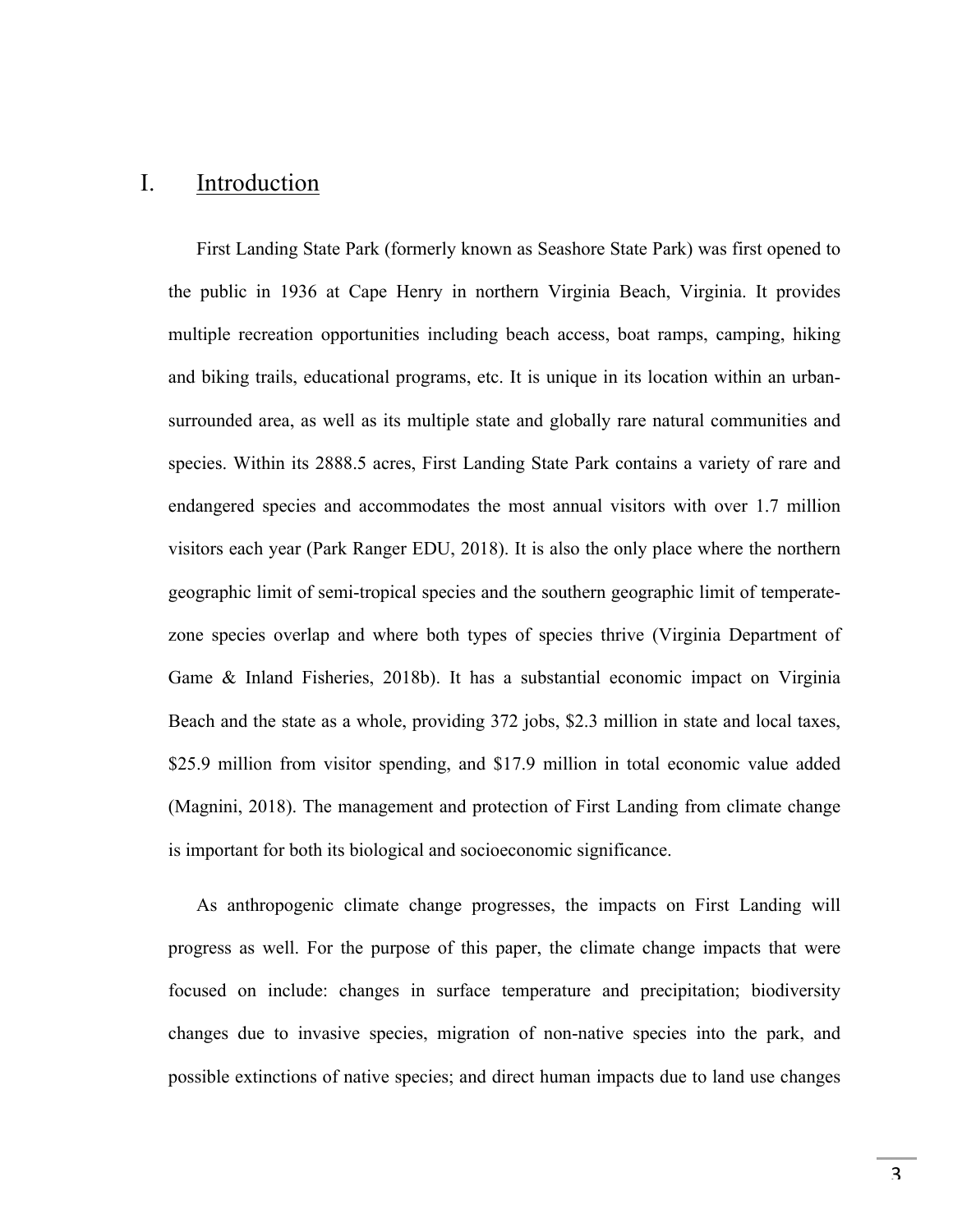caused by increases in the number of annual visitors and growth of the Virginia Beach population. These hazards and the park's vulnerabilities to the hazards are discussed, followed by possible future scenarios based on projections from IPCC (2015) and Weldon Cooper Center for Public Service (2017). Possible options for protection and maintenance of the park are then introduced, and recommendations are made for relevant groups and agencies involved in decision making.

## II. Climate Change Hazards to First Landing

## A. Changes in Surface Temperature and Precipitation

As anthropogenic  $CO<sub>2</sub>$  emissions have increased, the average surface temperature has increased as well. As surface temperature increases, changes in precipitation patterns also occur. Changes in surface temperature and precipitation patterns have, and will likely continue to have, impacts on both wildlife and recreation opportunities at First Landing.

One impact of these changes is a potential increase in the frequency of droughts. There are two different types of drought as described by NOAA (2018): meteorological drought, which refers to when an area is subject to drier weather patterns than is typical for its climate, and hydrological drought, which refers to when water supplies are low, which affect rivers, groundwater levels, etc. Future projections of these drought types use Standardized Precipitation Indices (SPIs) for meteorological drought and Palmer Drought Sensitivity Indices (PDSIs) for hydrological droughts (Strzepek et al., 2010). According to Strzepek et al. (2010), under an intermediate  $CO<sub>2</sub>$  emission scenario and using PDSIs it is likely that extreme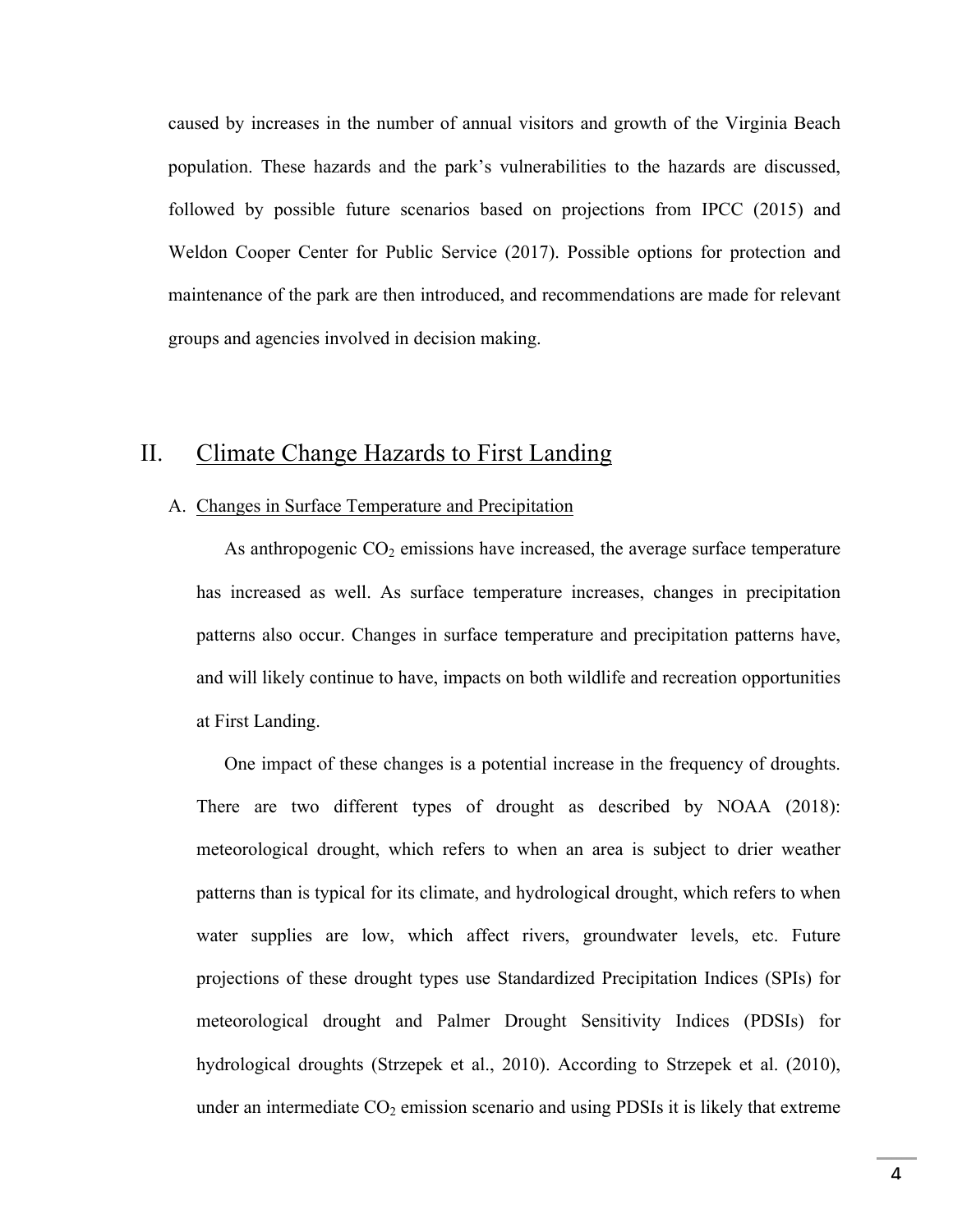hydrological droughts are likely to become more frequent throughout Virginia. As many species within First Landing are dependent on things that water supply affects, such as groundwater, ponds, swamps, etc., this could negatively impact many species within the park.

Changes in heat wave frequencies and magnitude is also a potential hazard to First Landing. It is likely that as temperatures increase, heat waves will occur more often, for longer periods and with higher temperatures, although occasional cold temperature extremes may still occur (IPCC, 2015). Species in First Landing that are living near their physiological limits such as eelgrass will have to migrate to new areas within their physiological limits. However, temperatures may increase at such a fast rate that these species may not be able to migrate quickly enough and combined with more intense and longer heat waves beyond their limits, they may become either locally or biologically extinct (Najjar et al., 2009; IPCC, 2015).

Although drought frequency is likely to increase, extreme precipitation events are also likely to increase in both intensity and frequency (IPCC, 2015). In layman terms, this means that even if the number of days where it rains decrease, the days where it does rain will have higher amounts of rainfall and wind speeds. In addition, hurricanes are likely to increase in intensity regarding wind speed and amount of precipitation as well (Rahmstorf et al., 2018). There is also a poleward migration of where hurricanes are reaching their maximum intensity. This means that it is possible that more intense hurricanes may reach Virginia more frequently (Kossin et al., 2014). Both increases in extreme precipitation events and increasingly intense hurricanes could have negative effects on First Landing recreation and wildlife.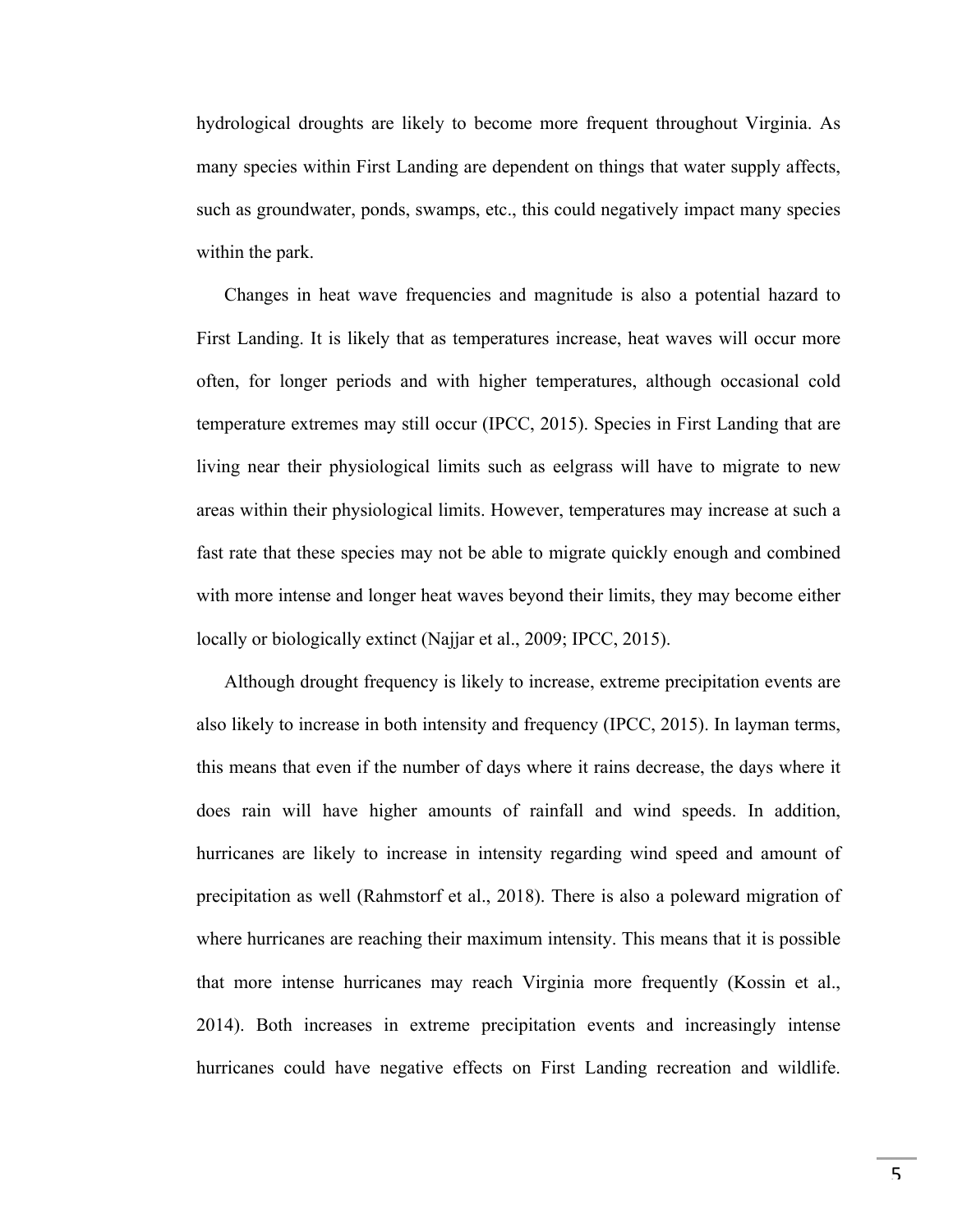Higher amounts of rainfall could cause flooding which could impact plant seedlings and habitats for First Landing species. The threat of flooding combined with increased wind speeds is also likely to increase erosion rates. As a result, both flooding and erosion would impact recreation at the park by affecting hiking trails or flooding areas with cabins and campsites. In addition, there is a potential for more frequent park closures such as the closing in 2016 cause by Hurricane Matthew (Satchell, 2016). These impacts on recreation would likely cause a significant decrease in revenue from visitor spending, which the park, local, and state governments all benefit from.

## B. Invasive Species and Migration of Non-Native Species

There are several invasive species which are currently found within First Landing State Park that have the potential to negatively impact native species. The following invasive species have been identified as being very likely to be able to proliferate within the park and thus disturbing ecological systems.

The first is Japanese Stilt Grass (*Microstegium vimineum*), which was introduced to North America from Asia and was first found in Tennessee in 1919 (Leicht et al., 2005). Japanese Stilt Grass is a highly prolific grass species that spreads very quickly by producing 100-1000 seeds each year which can be held in seed banks where they can be dormant for more than three years if conditions are not suitable for hatching. This large number of seeds can then be spread by humans, animals, water, or wind to new areas where it can live in a wide variety of habitats under various conditions such as intense light or shaded areas (Leicht et al., 2005). It can also exist in very high densities (3000-4000 plants/ $m<sup>2</sup>$ ), which can completely cover ground areas thus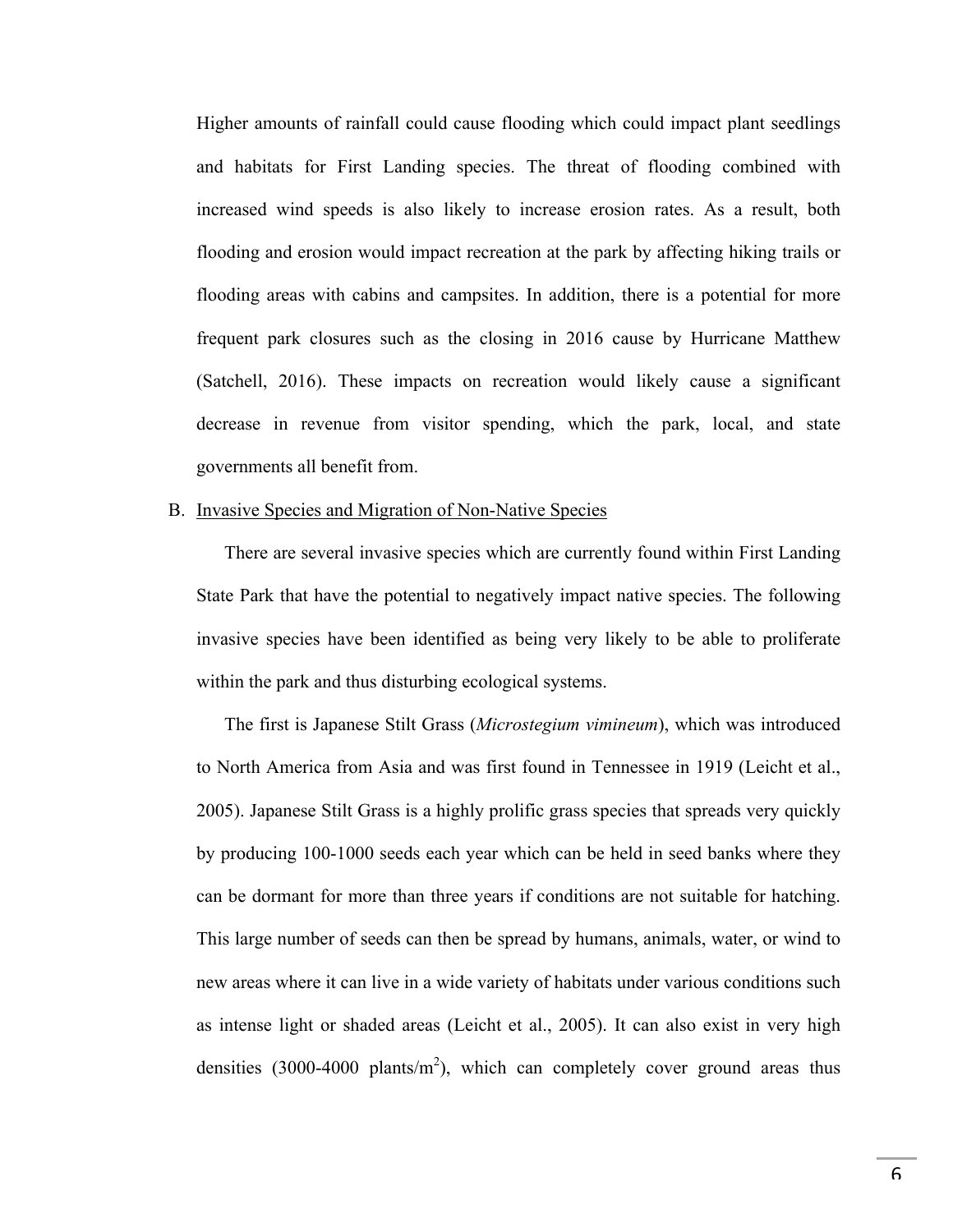suppressing native species and their seedlings causing areas to become completely overtaken by Japanese Stilt Grass (Leicht et al., 2005). Stilt Grass also appears to alter soil pH, making soils more acidic which can make these areas less suitable for native species, and generally outcompetes native species for resources as well (Virginia Department of Conservation & Recreation, 2016b).

The second is Red-eared sliders (*Trachemys scripta elegans*), which are native to the Mississippi River Valley of North America and have become one of the most invasive species globally primarily due to their popularity in the pet trade and irresponsible owners releasing them into the wild. They are highly adaptable and are able to survive in fresh or brackish waters. Like other invasive species, their primary threat is that they create more competition for resources with native turtle species such as food, nesting sites, habitat, etc. Pearson et al. (2015) predict that invasive Red-eared slider populations will negatively impact native turtle species through competition for food resources, particularly in areas where food resources are limited since they appear to use these resources more efficiently in terms of growth and development than native species. This is further supported by Polo-Covia et al. (2011), which concluded that when food resources are not limited enough to cause direct competition between different species the amount of food intake is similar between species, but when resources are limited and different species must compete for the same resources the Red-eared slider food intake was much higher. First Landing is home to many turtle species, including several that have been classified by the Virginia Wildlife Action plan as "High Conservation Need" or higher such as Spotted Turtles, Northern Diamond Backed Terrapins, and the state and globally rare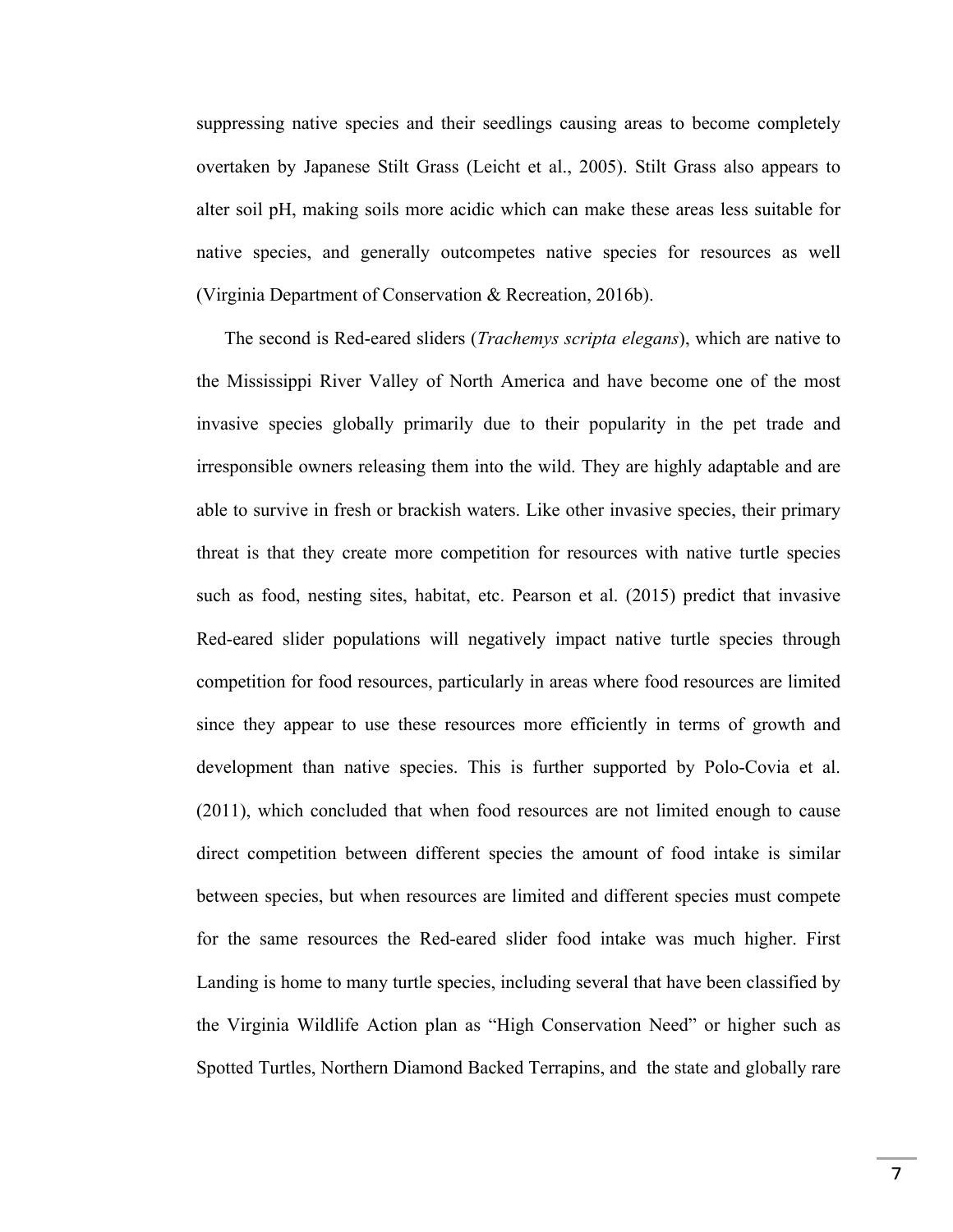Eastern Chicken Turtle (*Deirochelys reticularia reticularia*) (Virginia Herpetological Society, 2018). If resources such as food, habitat, and nesting sites become more limited as climate change impacts First Landing, it is possible that these native turtle species could be overcome and replaced by Red-eared sliders.

In addition to introduce invasive species, it is possible that species which are currently non-native to First Landing may begin to migrate into First Landing State Park as their geographic range expands poleward due to warming temperatures. These species could possibly alter biodiversity and ecological systems in the same way that invasive species do through competition for resources. However, it is possible that these species may not all have negative effects on First Landing wildlife. Identifying which species may migrate to the park and their possible effects on species is a topic of research that should be pursued further to best prepare conservation efforts.

#### C. Land Use Changes

The public interest in outdoor recreation has been steadily increasing since the 1960s (Monz et al., 2010). Although increased interest in outdoor recreation has the potential to increase revenue for parks such as First Landing, an increase in visitors can negatively impact ecosystems within parks by affecting vegetation, changing soil quality and erosion rates, as well as degradation of habitat and water quality (Monz et al., 2010). Areas with hiking trails are usually developed in order to minimize these impacts as much as possible; however, people sometimes choose to go hike off the trails, disturbing habitats even further than anticipated (Marzano and Dandy, 2012). Since First Landing has such a large number of annual visitors with more coming each year, it makes sense to assume that these impacts will most likely continue to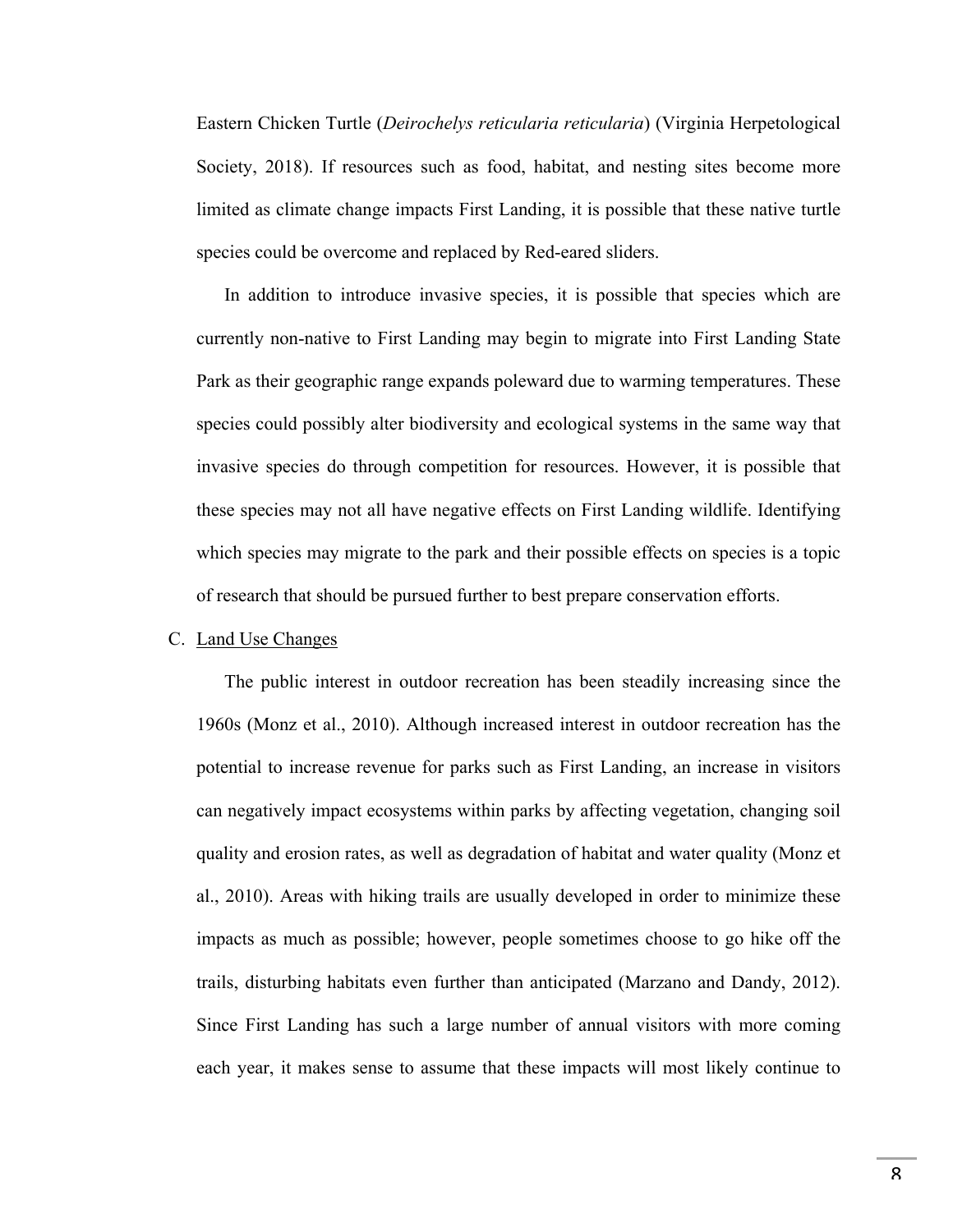increase. Therefore, a balance must be established between allowing visitors access to recreational activities while best preserving the unique ecosystems within First Landing.

In addition to impacts on the park caused by visitors within the park, there is also the potential for an increasing Virginia Beach population surrounding First Landing to create hazards as well. According to Weldon Cooper Center for Public Service (2017), the population of Virginia Beach is projected to continue growing through at least 2040. As the population in an area increases, the environment is generally subject to increases in air and water pollution (Mittal and Mittal, 2013). There may also be pressure for land to be taken from First Landing in order to accommodate the necessary housing or industry needs for a larger population. Continued protection of First Landing from being purchased for urban development is important for preservation of its unique environments and wildlife.

## III. Vulnerabilities of First Landing to Climate Change

## A. Changes in Surface Temperature and Precipitation

Due to both the soil composition of First Landing as well as Virginia Beach's susceptibility to droughts, the area is vulnerable to the hazards caused by changing temperatures and precipitation patterns.

A large portion of the soil in First Landing is composed of sandy soils, including trail areas (Division of State Parks, 2000). Sandy soils are highly susceptible to wind and water erosion due to their poor structure and tendency to lose moisture quicker than other soil types (Agriculture and Agri-Food Canada, 2014). As more intense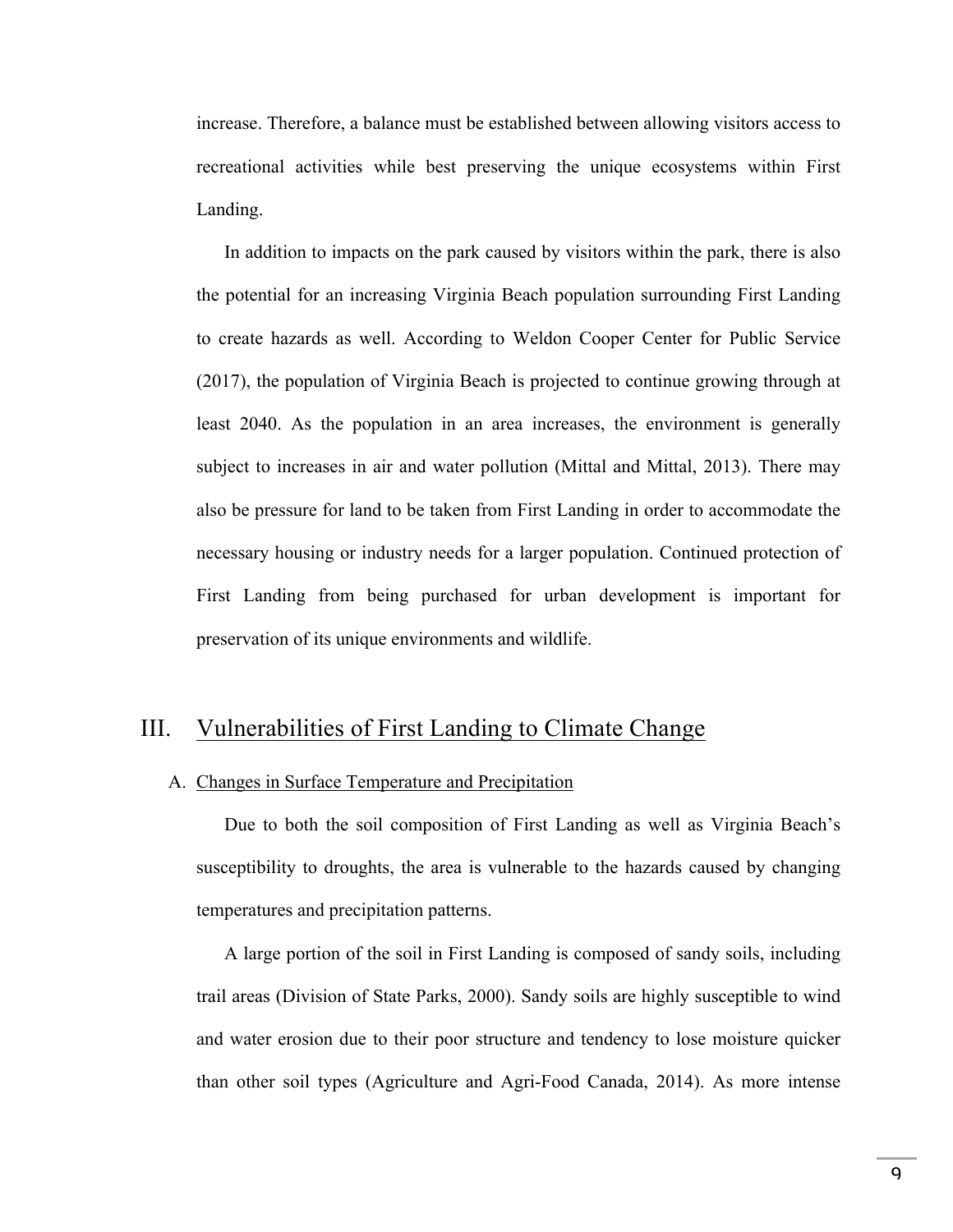precipitation events and hurricanes occur more frequently and for longer durations in terms of rainfall amounts and wind speeds, the rates of erosion will most likely increase causing habitat degradation for wildlife and damage to recreation areas such as hiking trails, which are already vulnerable to erosion due to the high amount of usage in these areas.

First Landing is also particularly vulnerable to increasing drought frequency projected by Strzpek et al. (2010). In areas where drought frequencies are projected to increase, it is possible that some areas with a high water storage capacity (i.e. mountain regions in the western United States) may be able to offset the effects of droughts through effective management of stored water (Strzpek et al., 2010). Strzpek et al. (2010) assess an area's drought vulnerability by dividing total water storage by mean annual runoff (MAR), with a lower number representing an area is less vulnerable and a higher number representing an area with higher vulnerability. Virginia as a whole, and particularly the coast, has a very low water storage capacity to MAR ratio which means that management strategies for minimizing drought impacts will be limited.

Species in First Landing that are living near the southernmost border of their geographic ranges are also vulnerable to increasing temperatures projected by IPCC (2015). As discussed in Section IIA, these species will have to migrate to new areas within their physiological limits. However, at the rates at which temperatures are projected to increase it is likely that they will be unable to do so quickly enough. This vulnerability is also increased when considering that more frequent and longer heat waves are projected to occur as well (IPCC, 2015). More frequent and longer heat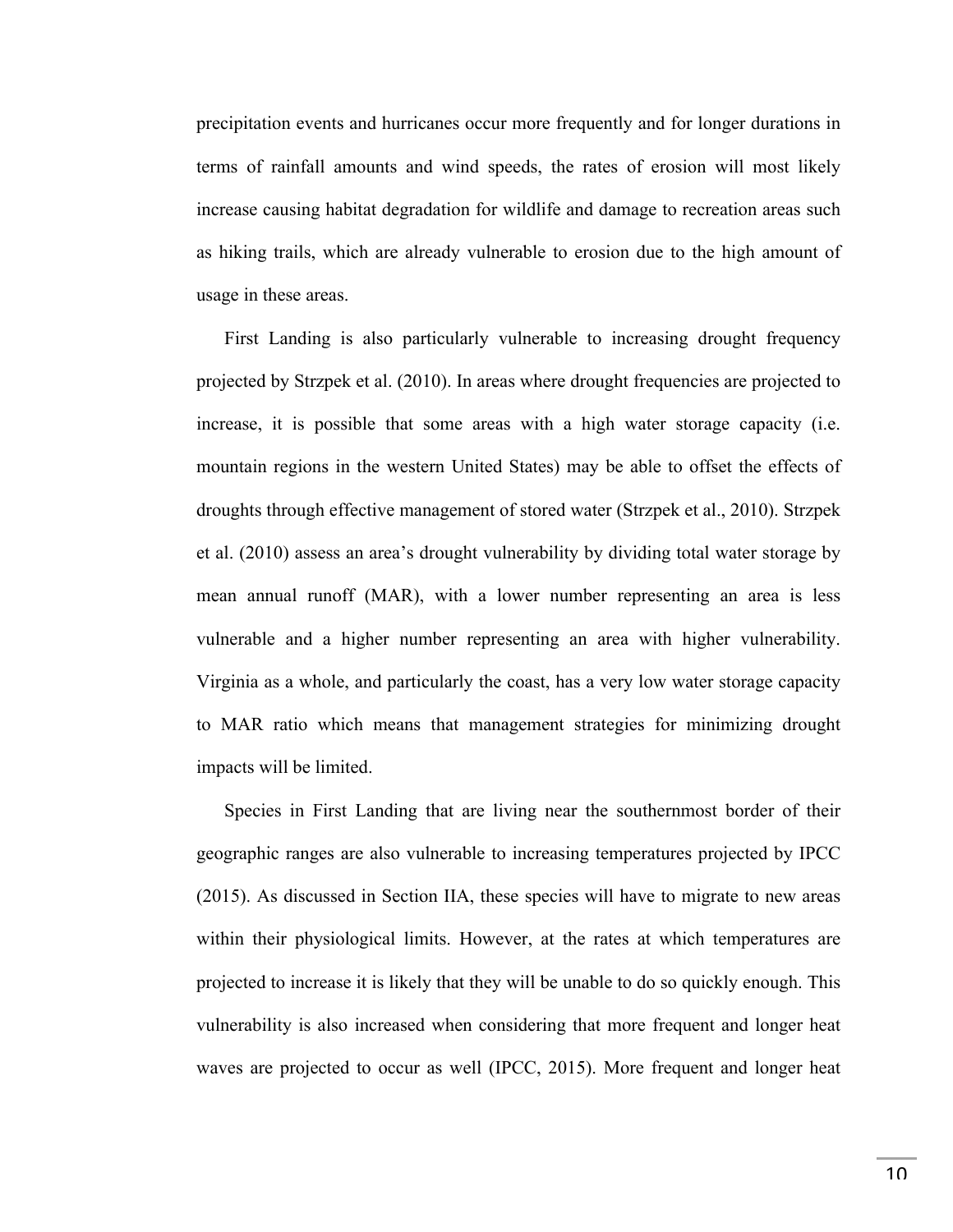waves could cause more immediate local or total extinctions through massive die-offs of species that are near their physiological limits such as the mass die-off of eelgrass in the summer of 2015 (Najjar et al., 2009). These local and/or global extinctions would change biodiversity within First Landing, which may cause imbalance within ecosystems, although research would have to be done to determine the extent of how these potential extinctions would affect ecosystems within the park.

### B. Invasive Species/Migration of Non-native species

The threat of invasive species such as Japanese Stilt Grass and Red-eared sliders make native species vulnerable due to being out-competed for resources needed for survival causing native species to either be forced to migrate to new habitats or to become extinct either locally or globally.

Japanese Stilt Grass is shade-tolerant which allows it to overtake native species in the forest understory (Leicht et al., 2005). Since it also appears to lower soil pH, it may also create areas where, even if the Stilt Grass is eradicated, native species would not be able to survive in such soil conditions. This not only makes native plant species vulnerable to migration/extinction, it also affects the numerous species that rely on low-lying plant species for food, shade from heat, shelter, or other needs. This may weaken native species fitness, leaving them more vulnerable to climate change impacts.

Red-eared sliders have been shown to compete with native species for resources, generally out-competing native species when resources are limited (Pearson et al., 2015; Polo-Covia et al., 2011). In addition, they have been found to have greater fecundity and reach sexual maturity at an earlier age than a majority of other turtle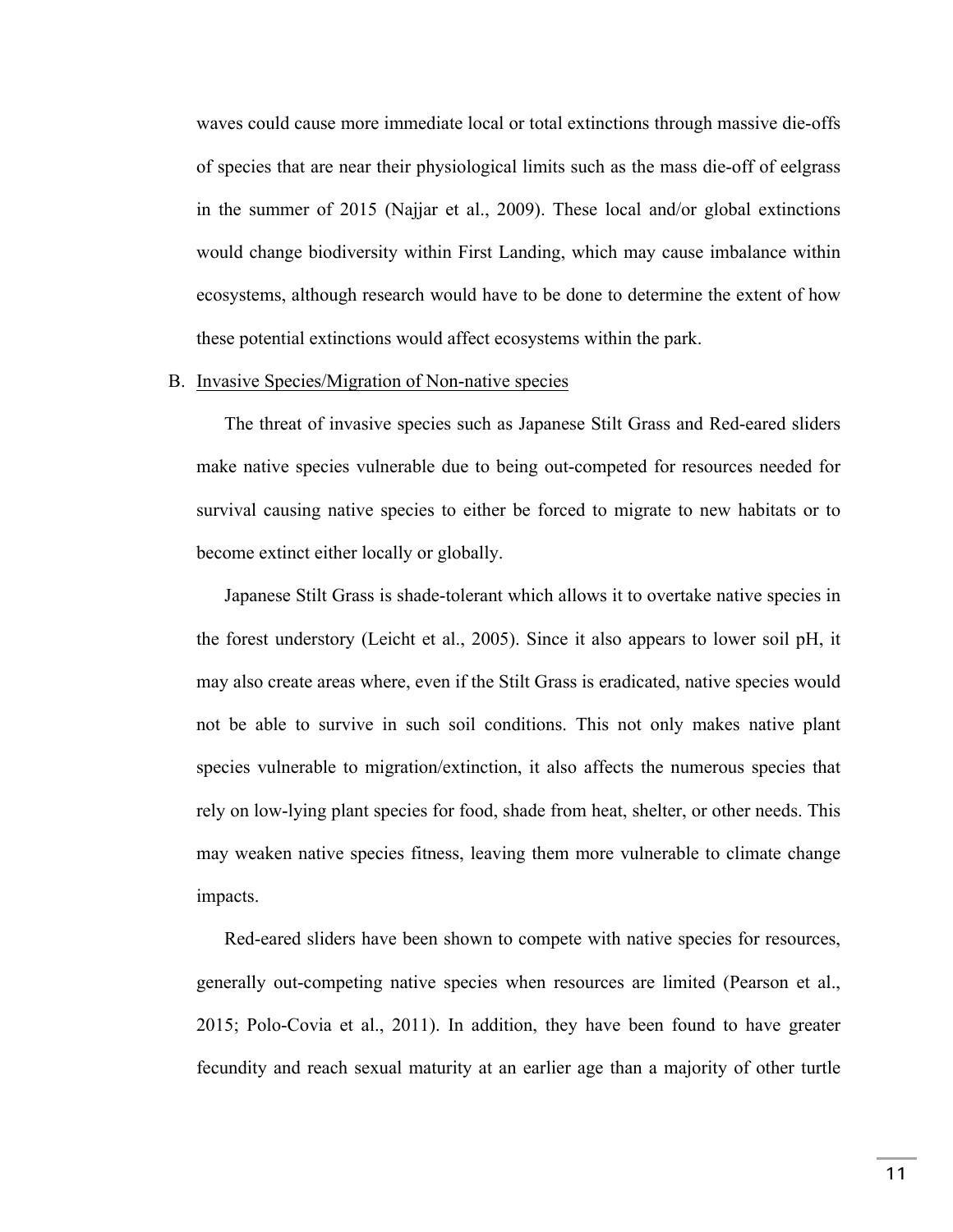species, allowing them to grow their population faster than other native species (Perez-Santigosa et al., 2008). These factors will likely make native turtle species at First Landing vulnerable to climate change impacts, as having limited resources favors Red-eared sliders. If Red-eared slider population becomes too high, native species will have to find new habitats in order to survive. However, this may be difficult due to First Landing's location surrounded by urban development which reduces the possibility of finding suitable nesting sites as well as increasing storm and hurricane intensities causing erosion in potential nesting areas as well. If native species are unable to adapt to these difficulties cause by climate change and Redeared sliders, it is possible that several native turtle species may become extinct without significant intervention.

# IV. Foresight on Climate Change at First Landing

Foresight into possible futures of First Landing due to climate change can be developed using a scenario-based approach, considering different scenarios based on projections of future surface temperature and Virginia Beach population. Considering three possible projections and scenarios, potential impacts of these scenarios on First Landing wildlife and recreation are discussed. Projections and possible scenarios for future surface temperature are based on the Fifth Assessment Report of the Intergovernmental Panel on Climate Change (IPCC AR5), and projections/possible scenarios for Virginia Beach population are based on Weldon Cooper Center for Public Service Population Projections (IPCC, 2015; Weldon Cooper Center for Public Service, 2017).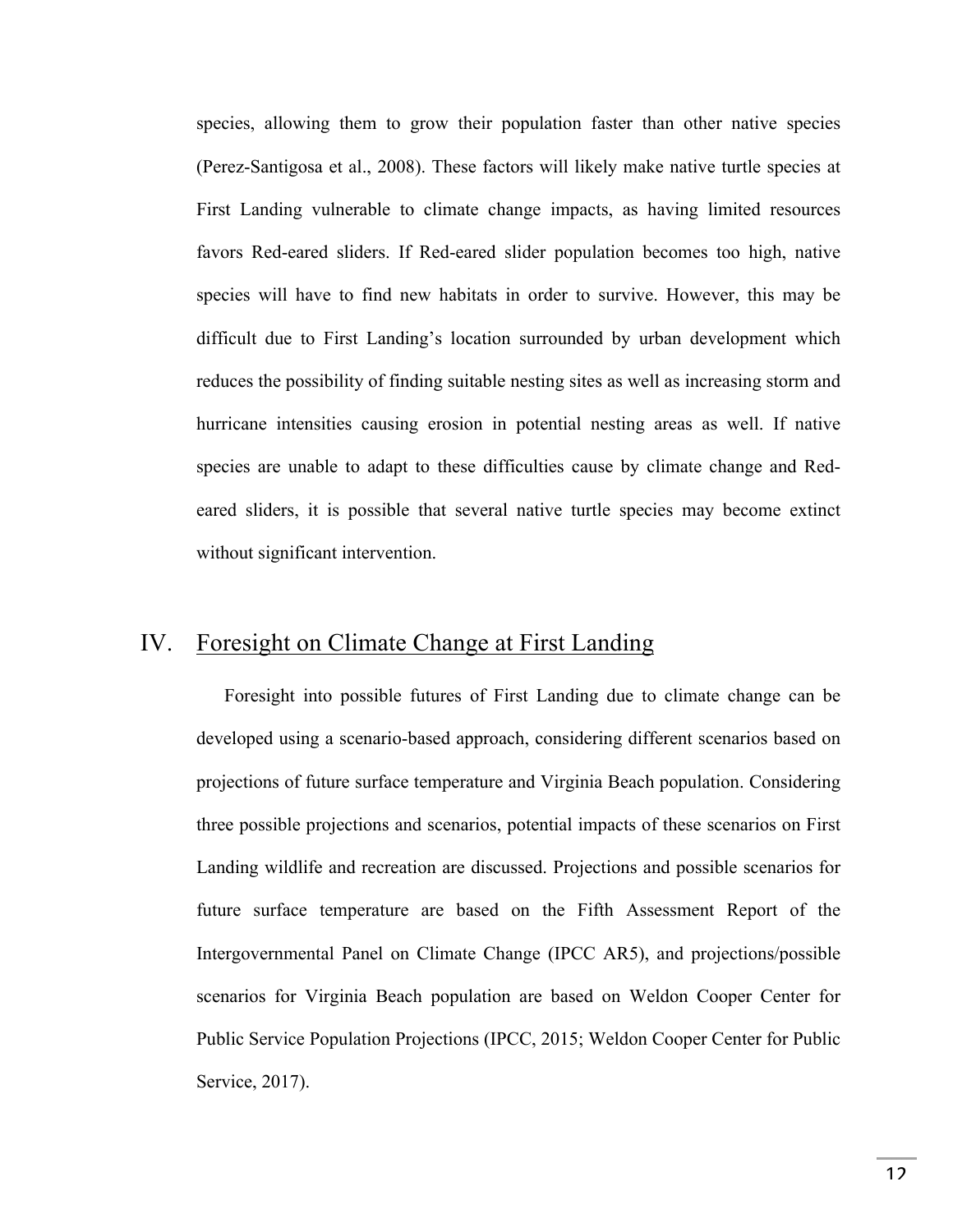#### A. Surface Temperature

The IPCC AR5 uses Representative Concentration Pathways (RCPs) based on future  $CO<sub>2</sub>$  emissions to make projections of future surface temperatures by 2100. These RCPs represent different scenarios regarding future  $CO<sub>2</sub>$  emissions based on factors such as climate policy, land use, population, technology, etc. (IPCC, 2015).

RCP2.6 represents the stringent mitigation scenario where efforts are made to significantly reduce GHG emissions. Under this scenario, atmospheric  $CO<sub>2</sub>$ concentrations are projected to be no higher than 500 parts per million (ppm) with an increase in global mean surface temperature of  $0.3$ -1.7  $^{\circ}$ C by 2100 compared to 2005 (IPCC, 2015). There are two intermediate mitigation scenarios, RCP4.5 and RCP6.0. These scenarios project atmospheric  $CO<sub>2</sub>$  concentrations between 500-700 ppm and an increase in global mean surface temperature of  $1.1$ -3.1  $\mathrm{^{\circ}C}$  by 2100 (IPCC, 2015). The "business-as-usual" scenario, RCP8.5, is based on no efforts being made to reduce  $CO_2$  emissions. RCP8.5 projects atmospheric  $CO^2$  concentrations to be as high as 1500 ppm, with an increase in global mean surface temperature of  $2.6-4.8$  °C by 2100 (IPCC, 2015).

Under all scenarios, the frequency and intensity of extreme precipitation events are projected to increase (IPCC, 2015). In addition, the hurricane intensities in both precipitation amounts and wind speeds is projected to increase although hurricane frequency is not expected to increase (Rahmstorf, 2018).

#### B. Virginia Beach Population

According to U.S. Census Bureau (2017), the population of Virginia Beach as of 2017 is approximately 450,435. The Weldon Cooper Center for Public Service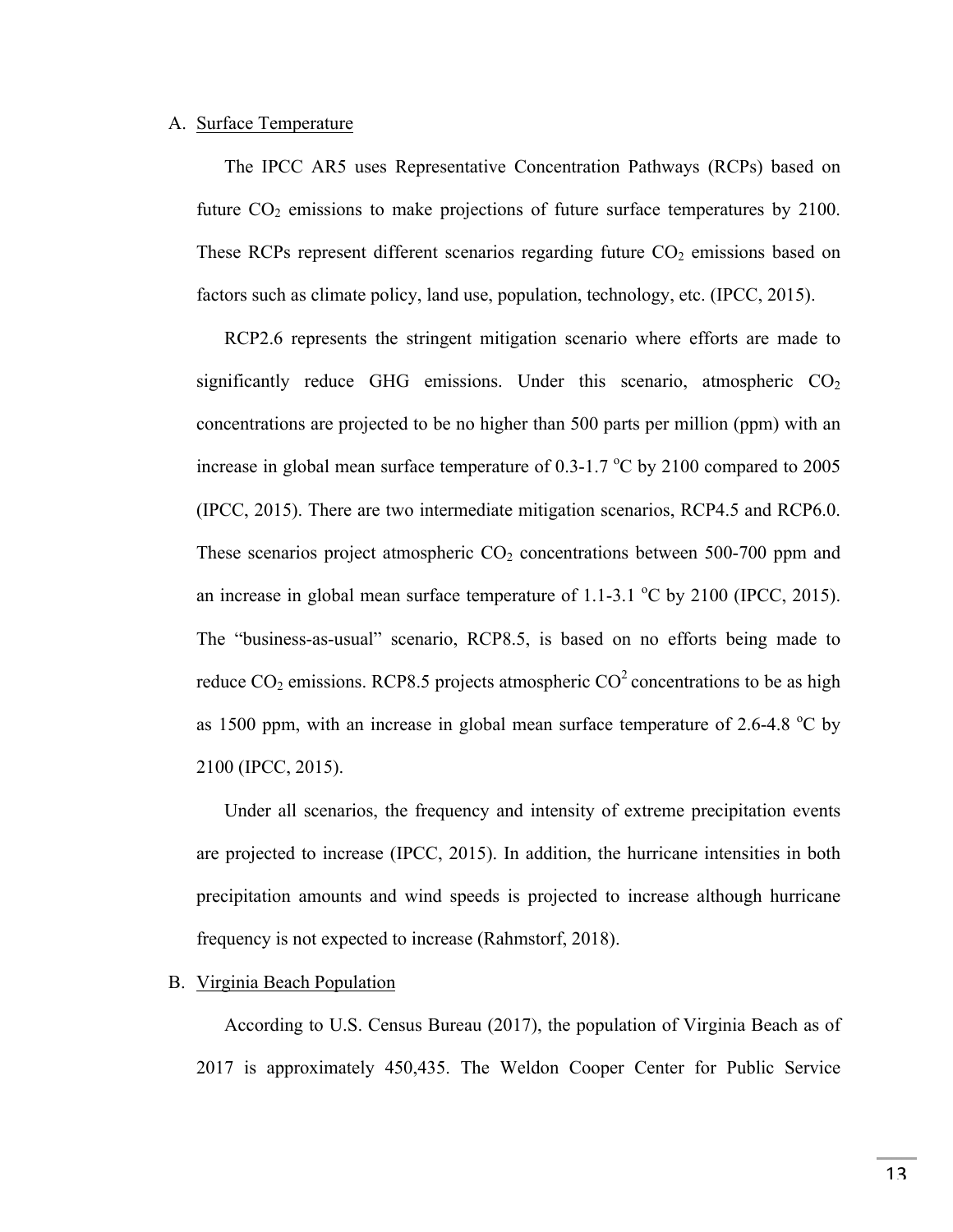projected the possible future population through 2040 (Weldon Cooper Center for Public Service, 2017). By 2020, it is projected that the population will reach 467,134 (3.71% increase). The projected population by 2030 is 482,578 (3.31% increase), and by 2040 it is projected to reach 491,054 (1.76% increase) (Weldon Cooper Center for Public Service, 2017).

Based on the percent change in population every 10 years, the population is projected is projected to increase but a slower rate each decade. As these projections are not guaranteed to be exact since the future cannot be predicted, the following scenarios are proposed as more broad ranging possibilities to consider.

The first is the low scenario where the population projections are significantly lower than actual future population in terms of percent increase each decade, with the potential for population to decrease at some point. The middle scenario refers to if the population projections are relatively accurate in regards to percent increase each decade. The last scenario is the high scenario refers to if the population projections are well under the actual future populations. These scenarios provide simple possibilities to consider for decision making regarding how to alleviate hazards cause by an increasing (or possibly decreasing) Virginia Beach population.

#### C. Possible Impacts Considering Surface Temperature and Population Scenarios

*1. Wildlife and Biodiversity Impacts*

Under all scenarios for surface temperature, average temperatures are expected to increase by 2100. As such, species in First Landing which are near the southernmost border of their geographic range and living close to their physiological limit for temperature would have to migrate poleward in order to survive. Under the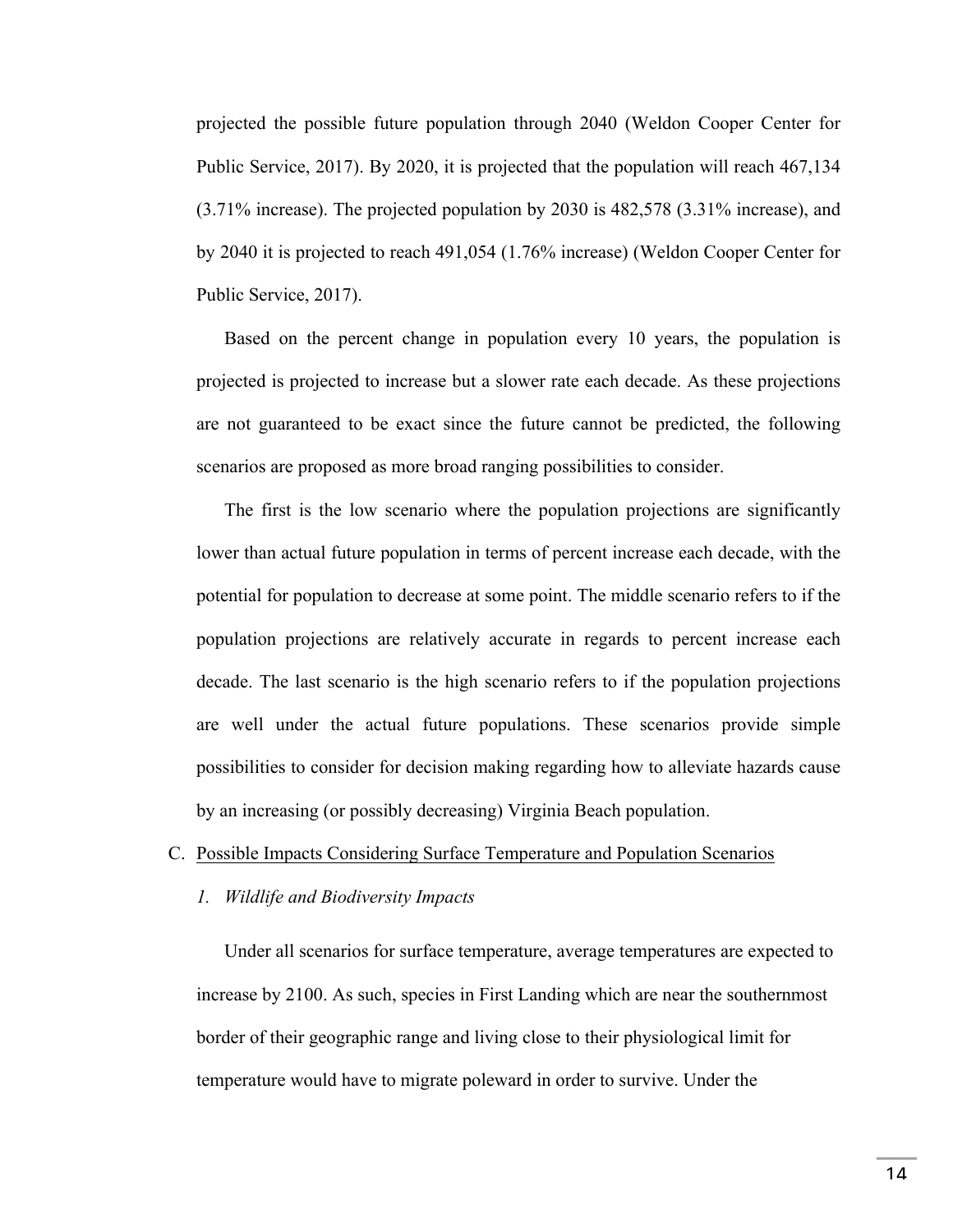intermediate and business-as-usual scenarios the rate of warming would likely be too quick for several species to adapt quickly enough and migrate to more suitable areas, particular plant and small mammal species (IPCC, 2015). These migrations and/or extinctions of native species would affect biodiversity within the park, potentially disrupting ecological processes such as food webs.

Changes in ecological processes could be further exacerbated by drought, migration of non-native species into First Landing, and potential proliferation of invasive species. Strzpek et al. (2010) also projects that hydrological drought frequencies and durations are expected to increase on the coast of Virginia, which may also negatively impact plant species in particular. It is plausible to believe that currently non-native species may begin to migrate into First Landing as a result of rising temperatures as well, just native species will have to migrate out. In addition, introduced invasive species may be better suited or more adaptable to climate change factors than native species which could accelerate extinctions of native species.

It is impossible to predict how these potential biodiversity changes will impact wildlife at First Landing State Park. Therefore, it is important that research is conducted regularly to determine the extent of the impacts. Research could be a guiding force in decision making by answering questions such as what mitigation and adaptation measures could be taken to protect native species, which native species are most important to protect, or identifying which non-native species are beneficial or detrimental to the park.

*2. Recreation and Socioeconomic Impacts*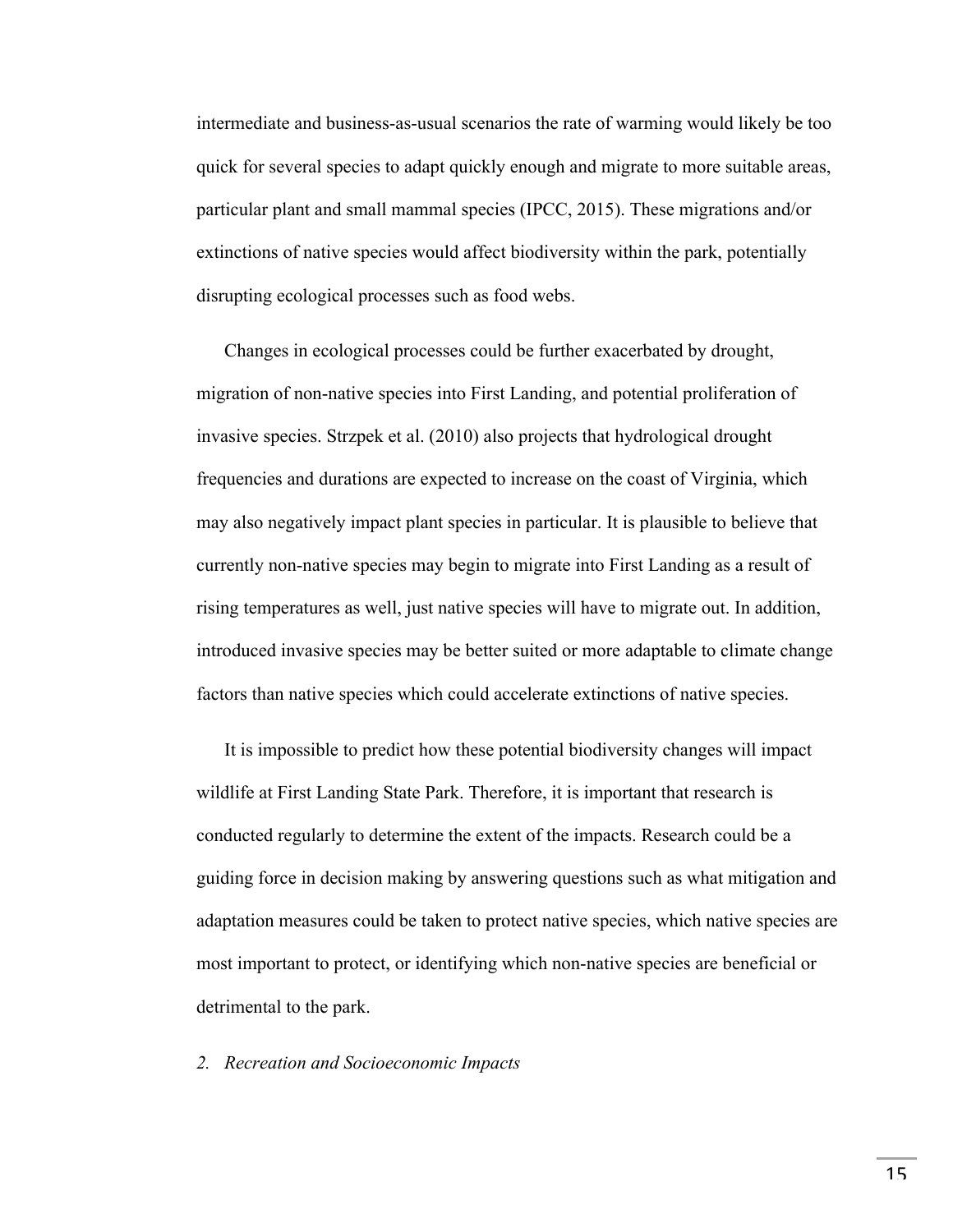Increases in the population of Virginia Beach will likely create more local visitors coming to Virginia Beach. Combined with out of town visitors and overall more visitors coming to First Landing each year, it is logical to believe that impacts on recreational areas will be more heavily impacted. More foot traffic in trail areas would make trails more vulnerable to damage from erosion, which may already become impacted due to increasing extreme precipitation events (Monz et al., 2010; IPCC, 2015). Trails cause erosion and disturb habitats, and areas where people choose to hike off-trail cause more damage than anticipated compared to designated trails (Marzano and Dandy, 2012). As more annual visitors come to First Landing, it is possible that a higher number of hikers will choose to hike off-trail which would create significant damage to surrounding habitats.

If hurricane intensities increase and the areas where they reach their peak intensity move poleward (Rahmstorf et al., 2018; Kossin et al., 2014), it is probable that stronger hurricanes will impact First Landing more often. If more frequent extreme precipitation events and more intense hurricanes reach First Landing, these storms could damage all areas of the park through wind damage and possible flooding. They could also cause more frequent closures of the park such as the closure in 2016 due to flooding caused by Hurricane Matthew (Satchell, 2016). The campsites and cabins at First Landing generate approximately \$10,000 in revenue each weekend alone (Satchell, 2016). In addition to loss of parking fees from hikers and beach-goers, partial or complete closures of the park would cause significant loss of revenue.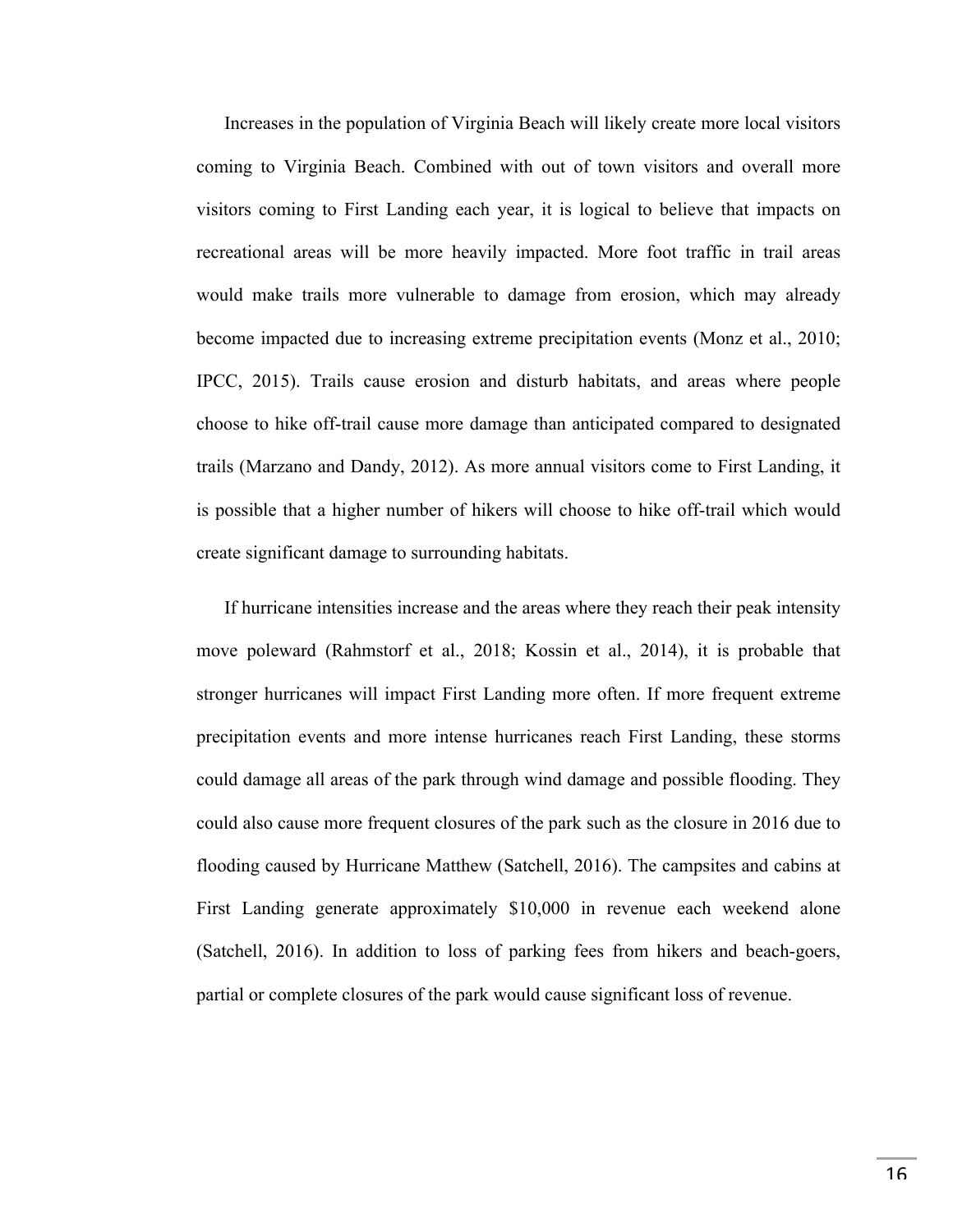## V. Decision Making: Stakeholders, Agencies, and Legislation

The following are relevant stakeholders, government agencies, and legislation which should be considered in regards to making decisions, are able to conduct research to aid in decision making, and/or have the ability to put these decisions into action through groundwork or funding.

Two different state agencies have identified as important to decision making as a source of expert knowledge and in facilitating research: The Virginia Department of Conservation and Recreation (DCR) and the Virginia Department of Game & Inland Fisheries (DGIF). The Virginia DCR is the primary government agency involved in protection and maintenance Virginia's state parks as well as the primary leader in recreational planning. They allow for visitors to enjoy recreational opportunities while maintaining soil and water quality as well as conserving protected lands and wildlife within these lands and state parks as a whole, as well as provide tools for conservation of natural resources (Commonwealth of Virginia, 2018). In addition, they have the following goals and responsibilities: provide funding for recreational opportunities; publish and distribute Virginia Outdoors Plans (Virginia's statewide plan for conservation and recreation) every 5 years; and update existing State Park Master Plans every ten years (Virginia Department of Conservation & Recreation, 2016a). The Virginia DGIF is responsible for managing and conservation of inland fisheries, wildlife and habitats throughout Virginia while also allowing activities such as hunting, fishing, boating, education, etc. (Virginia Department of Game & Inland Fisheries, 2018a).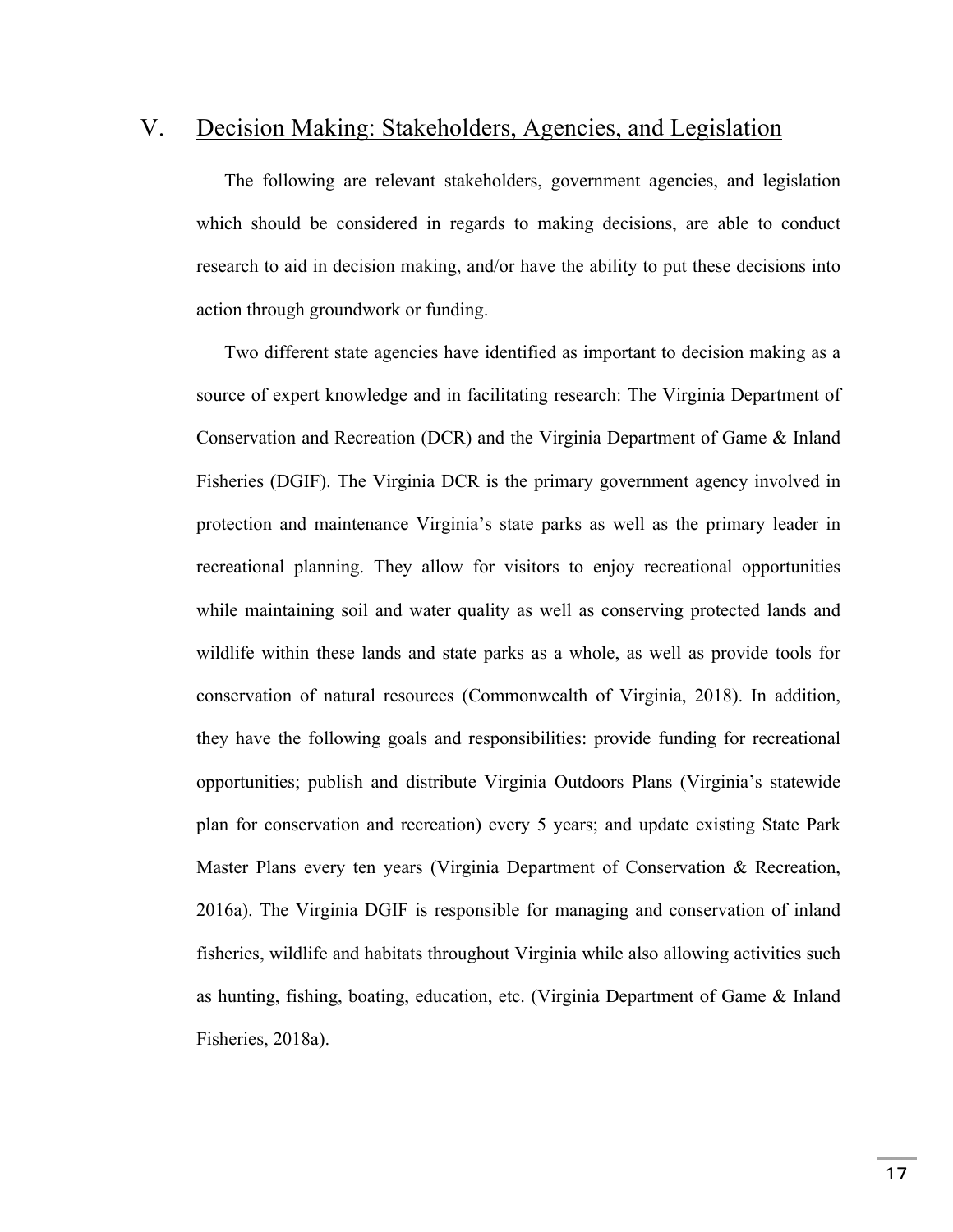Management at First Landing State Park is one of the primary stakeholders that should be considered in making decisions, as they will likely be the main group that will be fulfilling decisions made. The local Virginia Beach Community is also an important stakeholder as decisions made and actions may impact their lives; therefore, communication with decision makers and the community is important for their continued support of the park. There is also potential for the local community to be a vital resource for fulfilling decisions made and overall maintenance of the park through volunteer efforts in cooperation with First Landing management, as well as possibly funding through donations. The local community should also be urged to participate in public input meetings held by the Virginia DCR to have input into future editions of Virginia Outdoors Plans.

The Virginia State government and Virginia Beach Local Government may be influential in decision making and will most likely be important organizations in providing funds to the Virginia DCR to fulfill conservation goals.

All decisions made must be done so in accordance with Virginia Code of Law, Title 10.1. Conservation, Chapter 2.Parks and Recreation, § 10.1-200.1. State park master planning.

# VI. Options for Preserving First Landing Wildlife and Recreation

There are several options to protect and maintain wildlife and recreational opportunities at First Landing from the threats of climate change. The following options have been identified as possible options that could be either easily accomplished, are relatively inexpensive, or will be important to further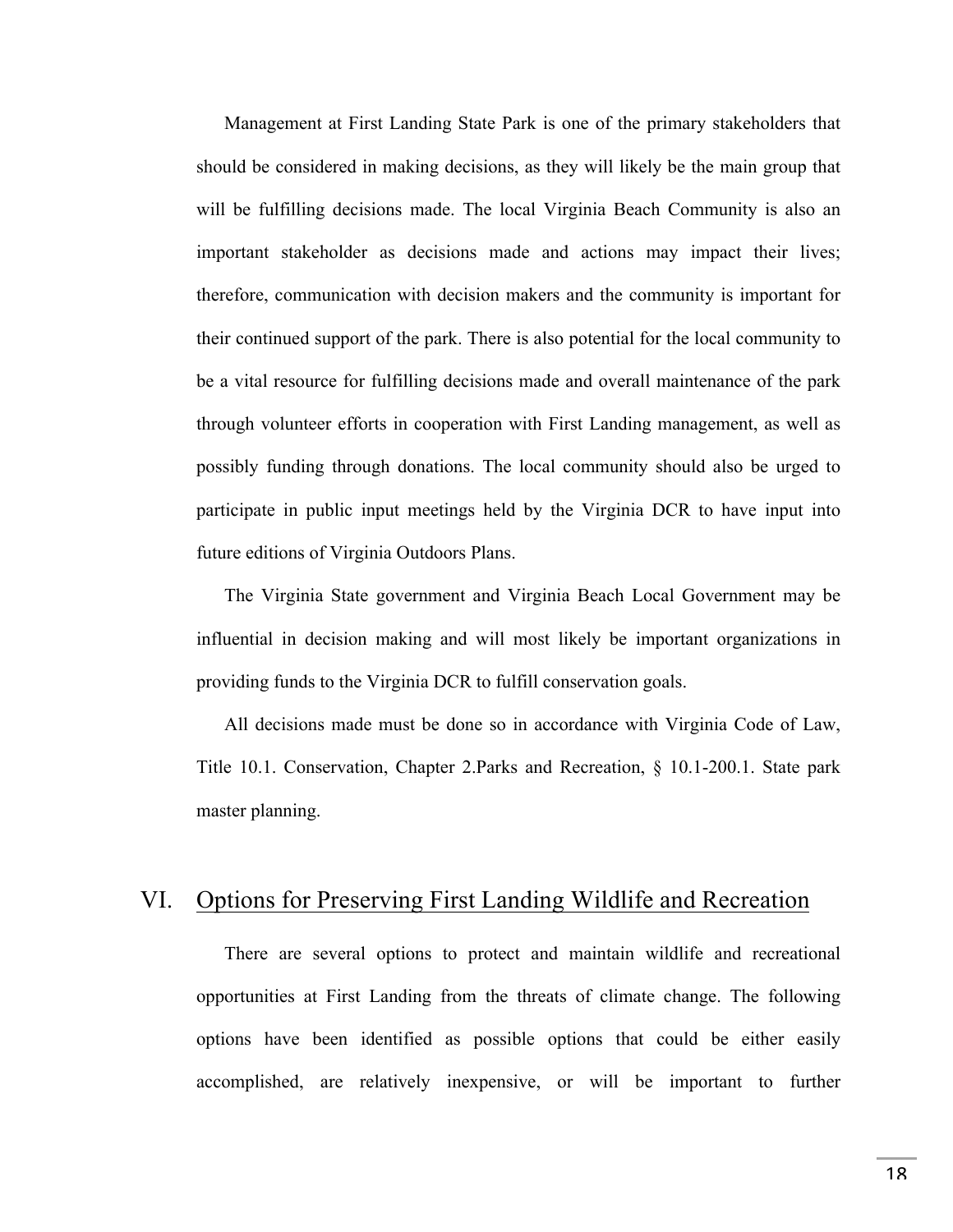understanding of the effects of climate change to best equip those involved in conservation efforts.

#### 1. Limiting Trail Erosion

Planning actions to limit or reduce trail erosion in an economically responsible way requires information on the usage of trails. Currently, there is only one trail that accounts for how many people use the trail; the Cape Henry trail, which is the longest at approximately 6 miles. This leaves approximately 13 miles of trail area where there is no monitoring of how many visitors are using the trails, which trails are being used, or of visitor activities on the trails. Wolf et al. (2012) states that for adequate research to be done on the impacts of trails on surrounding wildlife, it is usually necessary for visitor data to be collected (although this should not be the sole variable in determining trail impacts). Wolf et al. (2012) identifies possible monitoring systems and examines both the advantages and disadvantages in terms of cost, ease of use, and sensitivity towards short-term fluctuations in visitors for each: direct observation of visitors by staff members; visitor surveys/questionnaires on their usage; and GPS tracking. Establishing one of these monitoring systems or a combination would provide visitor data that is required for adequate research on the impacts of trails as well as to identify which trails are the most vulnerable to damage and should be prioritized in management decisions.

#### 2. Establish New Management Techniques to Minimize Recreational Impacts

Since much of the trail areas at First Landing are composed of sandy soils and according to Agriculture and Agri-Food Canada (2014) sandy soils are most vulnerable to erosion, protecting these areas will be important to sustain recreational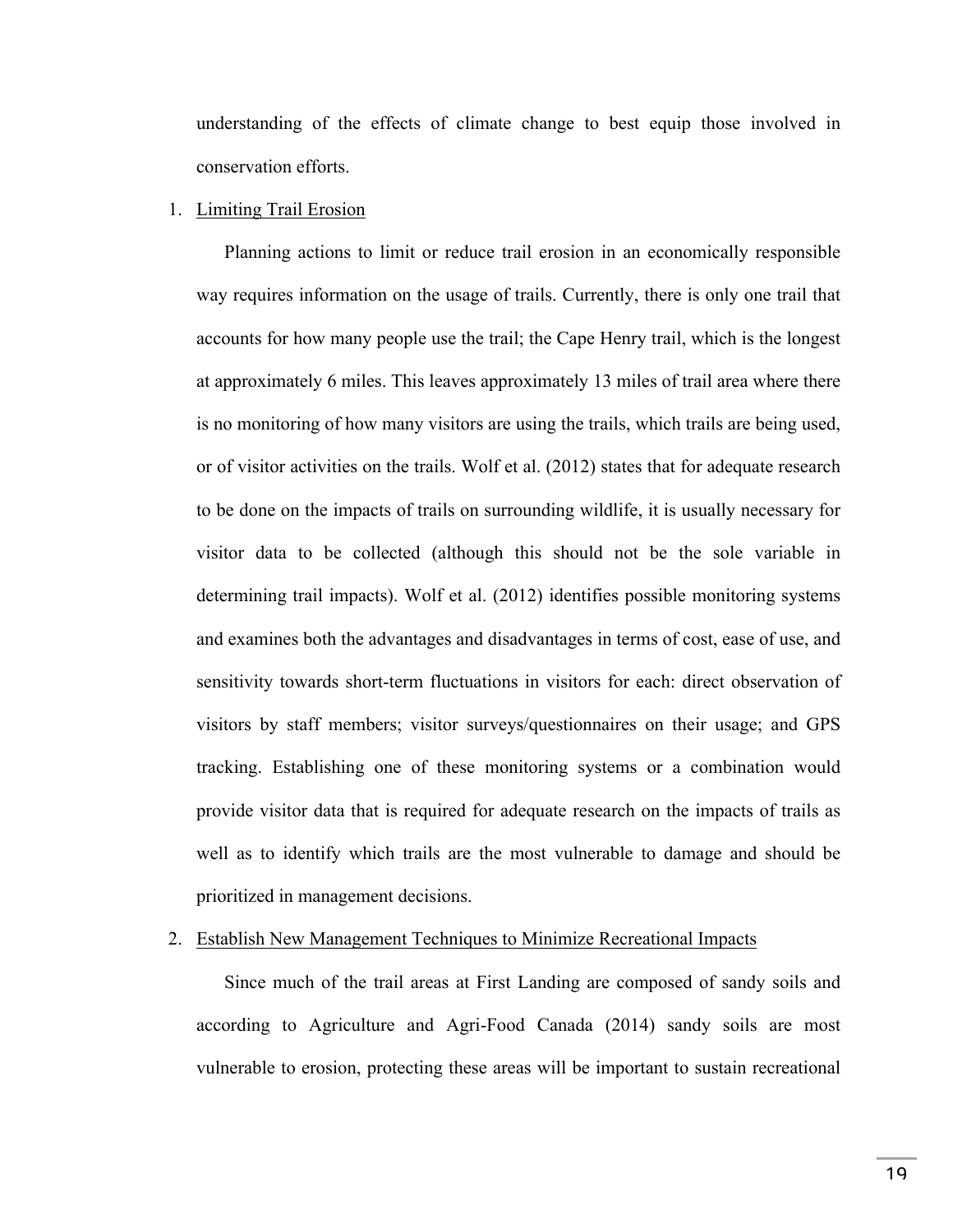opportunities. For example, the use of mulched rip lines could be used to reduce water erosion by reducing slope length to prevent runoff from gaining significant speed (Tasmanian Government, 2014). Another example would be to reduce the slopes of all trails to well under 7%, which is recommended by the National Park Service to best prevent erosion; however, all trails must have at least some slope to allow for water drainage to prevent flooding (National Park Service, 2018). These are only two possibilities to combat erosion, and other methods could be researched and implemented if they are found to be more practical, cost efficient, or effective.

#### 3. Research on Ecological Impacts of Invasive and Non-Native Species

Research on the impacts of invasive species and non-native species that may potentially establish populations at First Landing will aid decision makers to identify things such as which species are a threat to conserving native species, which species will have little no impact, or which may have potential benefits. For example, identifying these species will better direct efforts in eradicating problematic species and prevent resources from being wasted controlling species which may not cause any ecological damage. Further understanding of these species could also provide information that could help develop more efficient methods of removing problematic species.

#### 4. Develop Citizen Science Program

Since it would be nearly impossible for the staff or researchers at First Landing to account for all signs of climate change, the more people looking for these signs the better. Developing a citizen science program that informs the local community and/or First Landing visitors of warning signs or evidence of climate change impacts would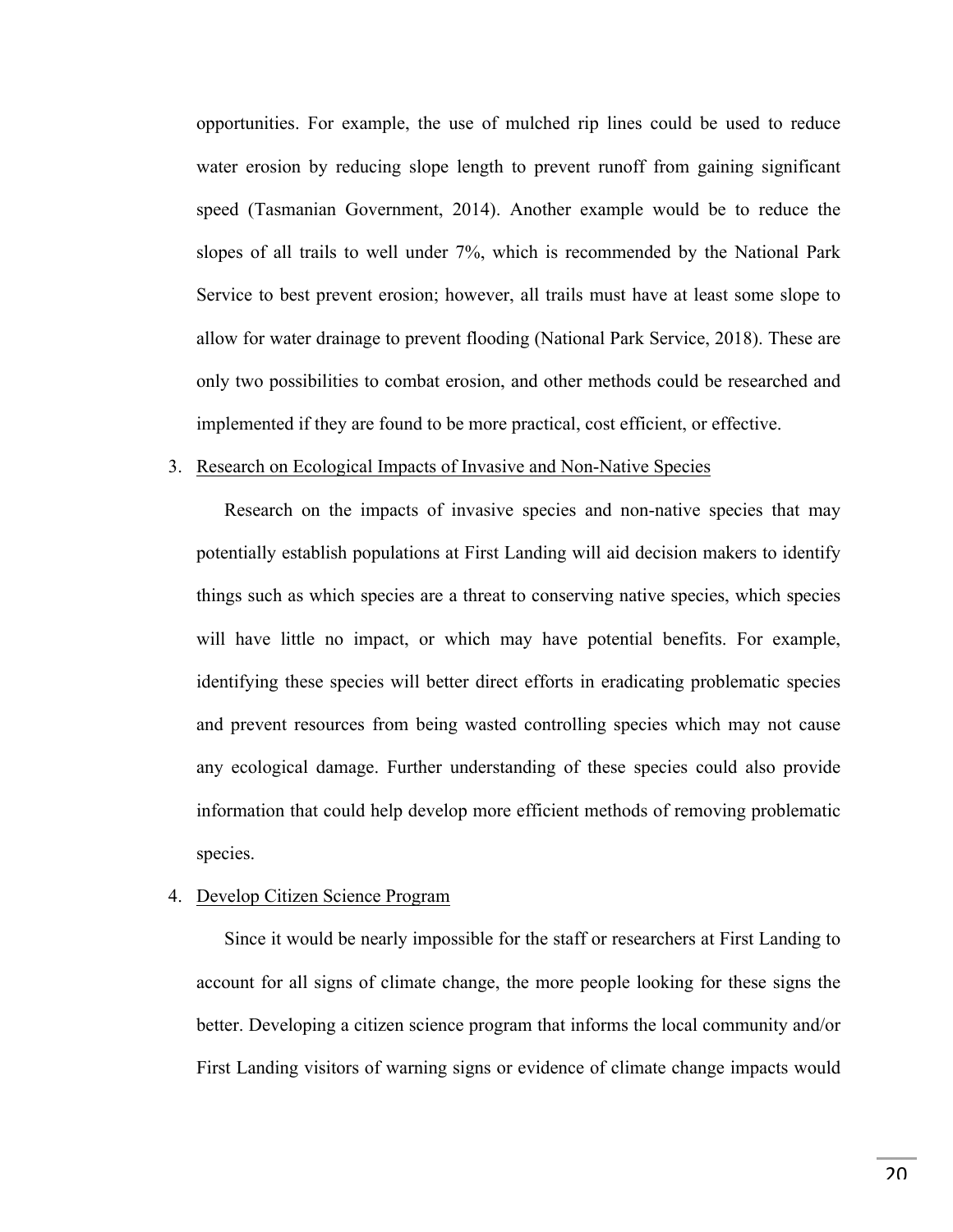help stakeholders in gathering information needed to make informed decisions. In addition, the program will also raise awareness on the threats of climate change at First Landing and help to promote the importance of conservation and management of the park from these threats.

## VII. Recommendations for Preservation

The threat of climate change is likely to have severe impacts on the wildlife and recreational opportunities at First Landing. Due to its ecological and socioeconomic importance to Virginia Beach, Hampton Roads, and the state of Virginia, it is imperative that adaptive measures are taken in order to ensure its preservation. In order to make appropriate, effective, and well-informed decisions, additional data must be collected and new knowledge created to best equip those responsible for its preservation to take actions towards adaptation and mitigation strategies to minimize climate change impacts. Therefore, the following recommendations are made based on the previously stated options.

## 1. Collect Data on Trail Usage Via GPS Tracking

Use of GPS tracking to monitor trail usage will provide more accurate counts of the number of visitors using trails, which trails they use, and their activity on the trails. Wolf et al. (2012) found that of the methods to collect data on the usage of trails, GPS tracking provided three advantages compared to visitor surveys/questionnaires and direct monitoring by staff: 1) it is unbiased; 2) provides the most data; and 3) allows for multiple sites to be track activity on the trails. Visitor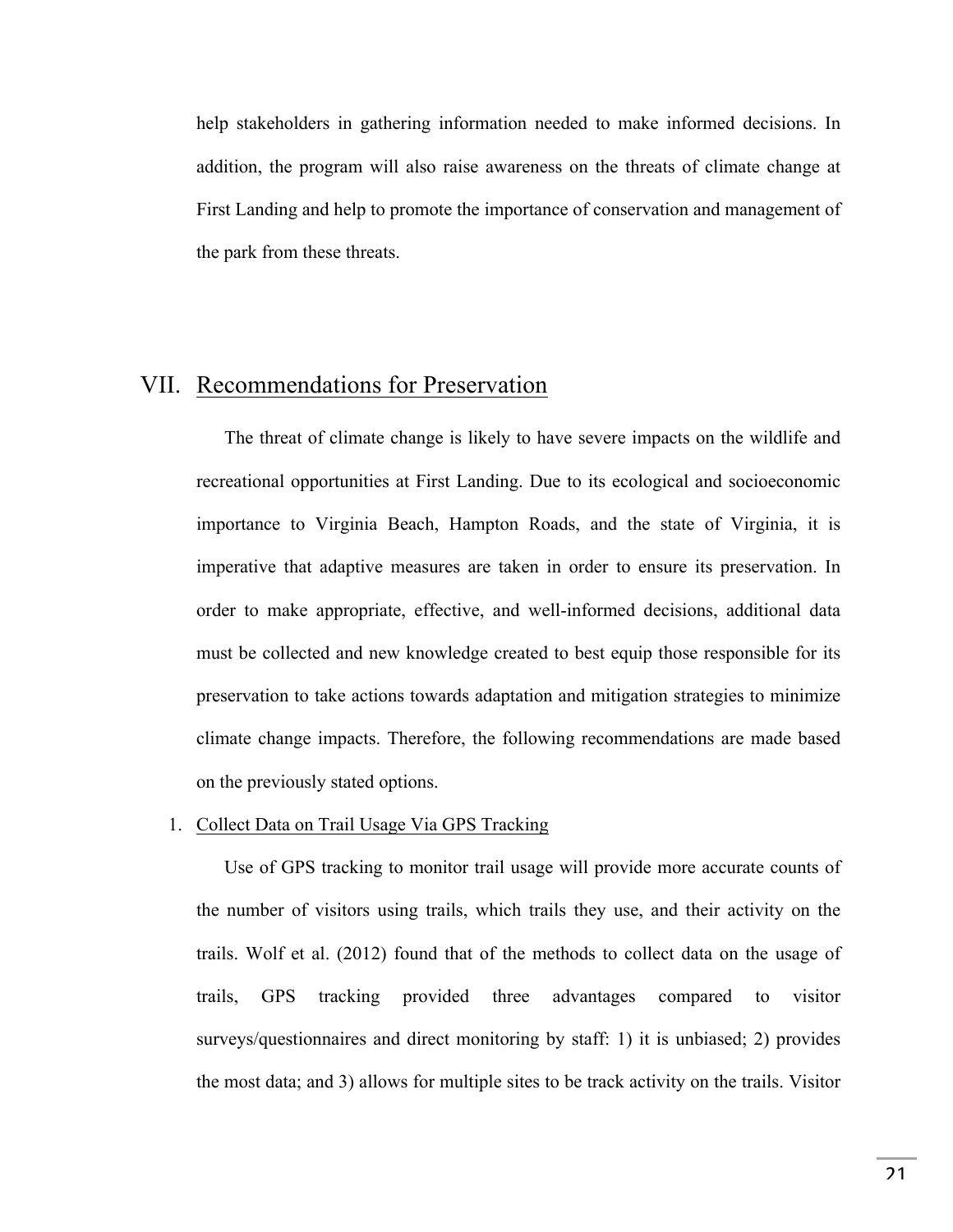surveys were found to be unreliable as not everyone can be surveyed and the accuracy of survey answers could be biased or inaccurate due to memory. Direct monitoring by staff would require at least one, if not several employees to monitor all trails to provide the most accurate results. Even so, the amount and types of data may be limited (such as whether hikers ran or walked, how many hiked off-trail, etc.) and counts from staff could also be inaccurate. Therefore, GPS tracking would provide a variety of accurate types of data that would best equip those involved to develop adaptation and mitigation strategies to maintain the trails at First Landing.

#### 2. Research on Potential Effects of Invasive and Non-Native Species

Thorough understanding of invasive species in the park and identifying species which may establish themselves at First Landing is essential to best focus conservation efforts towards controlling species that may cause the most damage, as well as identifying which native species are most at risk from threats of invasive/nonnative species. Therefore, resources should be committed to researching the potential ecological effects of invasive species, along with identifying non-native species that may soon be established in First Landing and their potential impacts as well. This will provide a solid foundation of knowledge and data on which appropriate decisions and actions can be based upon in regards to minimizing ecological damage of these species.

#### 3. Develop Citizen Science Program on Climate Change Impacts

Development of a citizen science program to educate the public about climate change impacts, how to monitor these impacts, and allow them to report findings to First Landing personnel. This program would provide a relatively inexpensive yet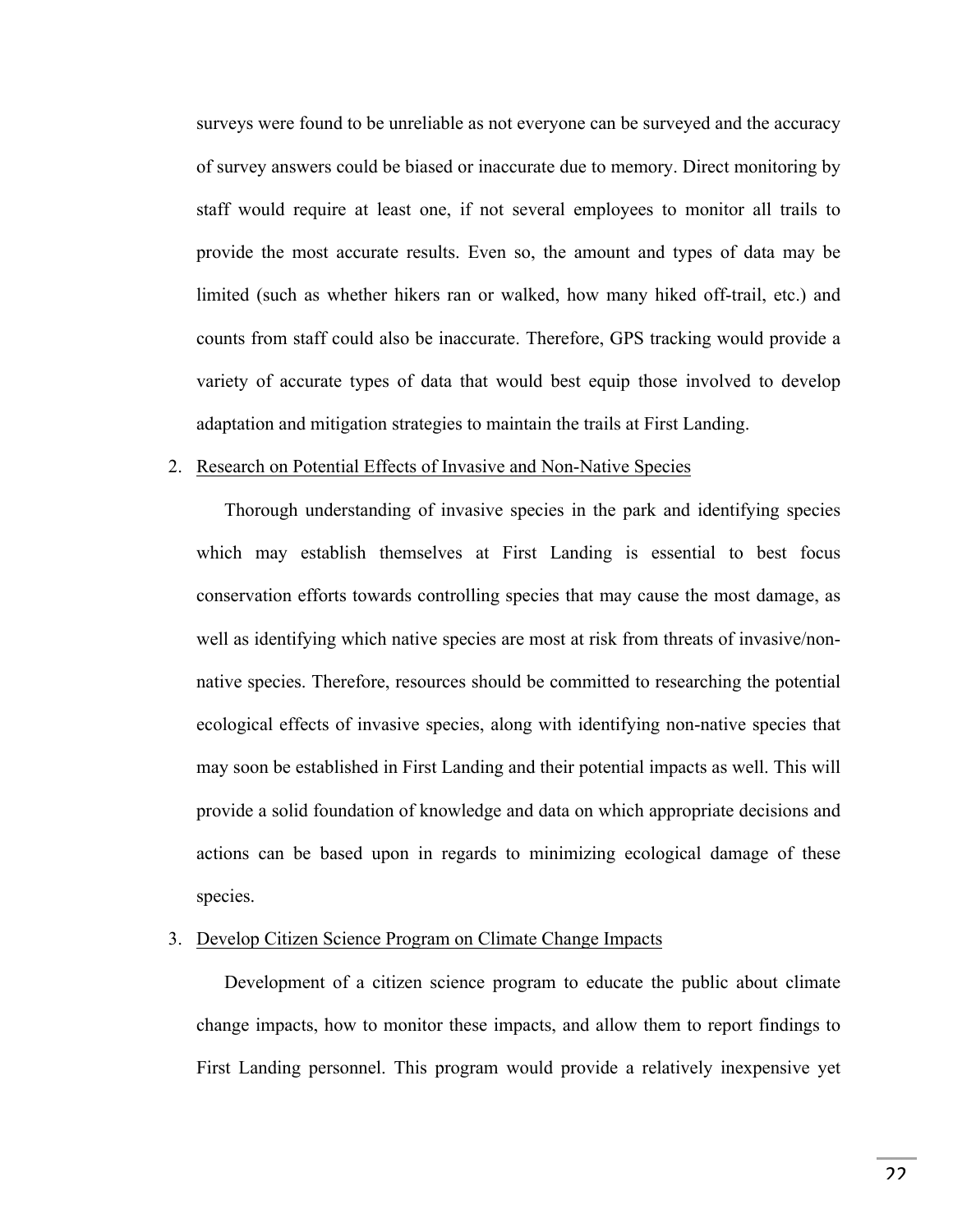effective way to aid stakeholders in gathering research data, educating the public on climate change threats, and promoting the importance of conserving recreational opportunities and wildlife at First Landing.

Although the threat of climate change will almost inevitably impact First Landing recreation and wildlife, implementing these recommendations provide a solid starting point for those involved in protection and maintenance of First Landing to begin the mitigation and adaptation process against climate change while providing essential information on which future decisions can be made.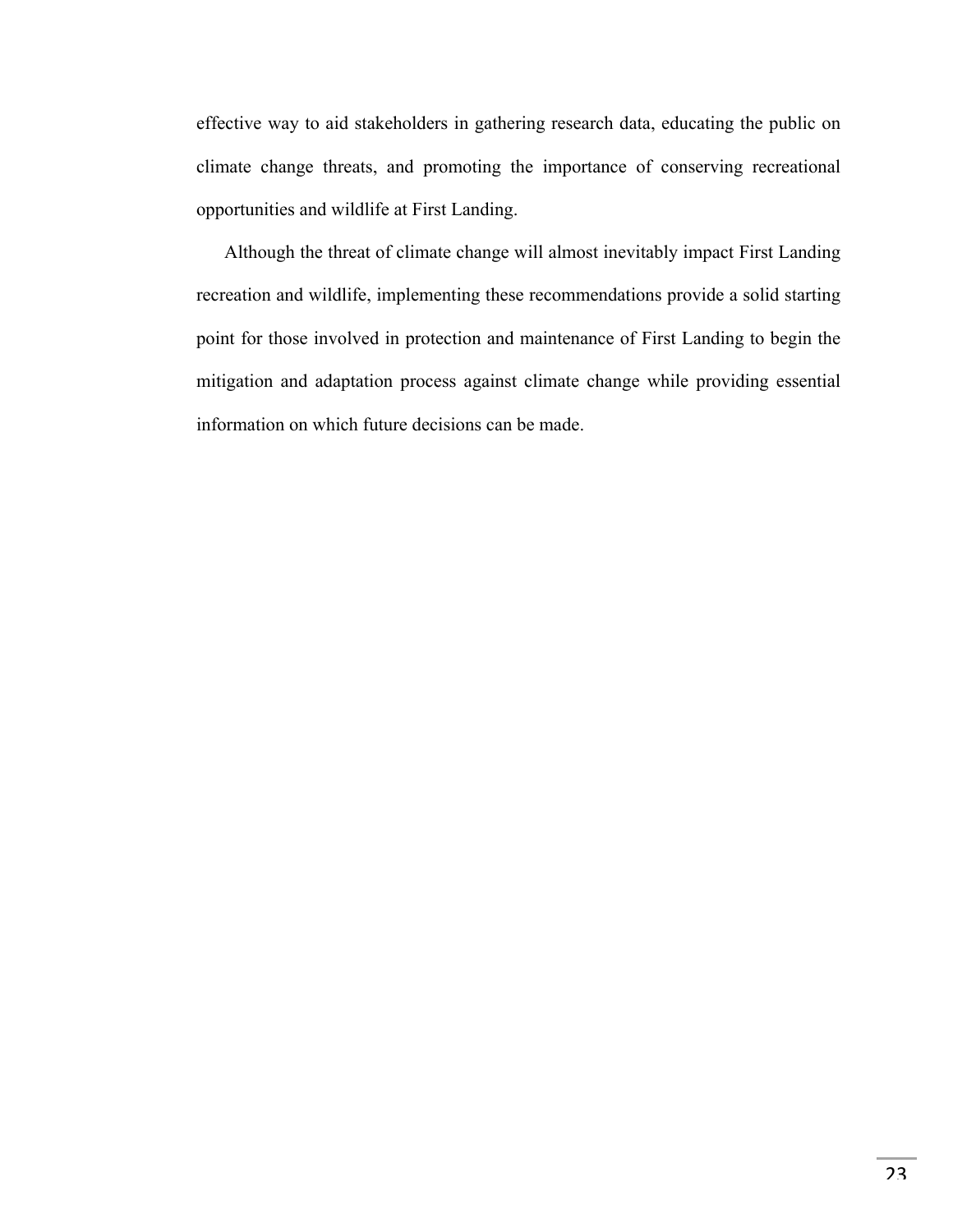## References

- Agriculture and Agri-Food Canada, 2014. Soil texture and water quality. Government of Canada. http://www.agr.gc.ca/eng/science-and-innovation/agricultural-practices/soil-andland/soil-and-water/soil-texture-and-water-quality/?id=1197483793077. Accessed on August 1, 2018.
- Commonwealth of Virginia, 2018. Virginia Department of Recreation and Conservation. https://www.virginia.gov/agencies/virginia-department-of-conservation-and-recreation/. Accessed on August 22, 2018.
- Division of State Parks, 2000. First Landing State Park Resource Management Plan. Virginia Department of Conservation & Recreation.
- IPCC, 2015. Climate Change 2014: Synthesis Report. Intergovernmental Panel on Climate Change.
- Kossin, J. P., Emanuel, K. A., Vecchi, G. A., 2014. The poleward migration of the location of tropical cyclone maximum intensity. *Nature*, **509**, 349-352. DOI: 10.1038/nature13278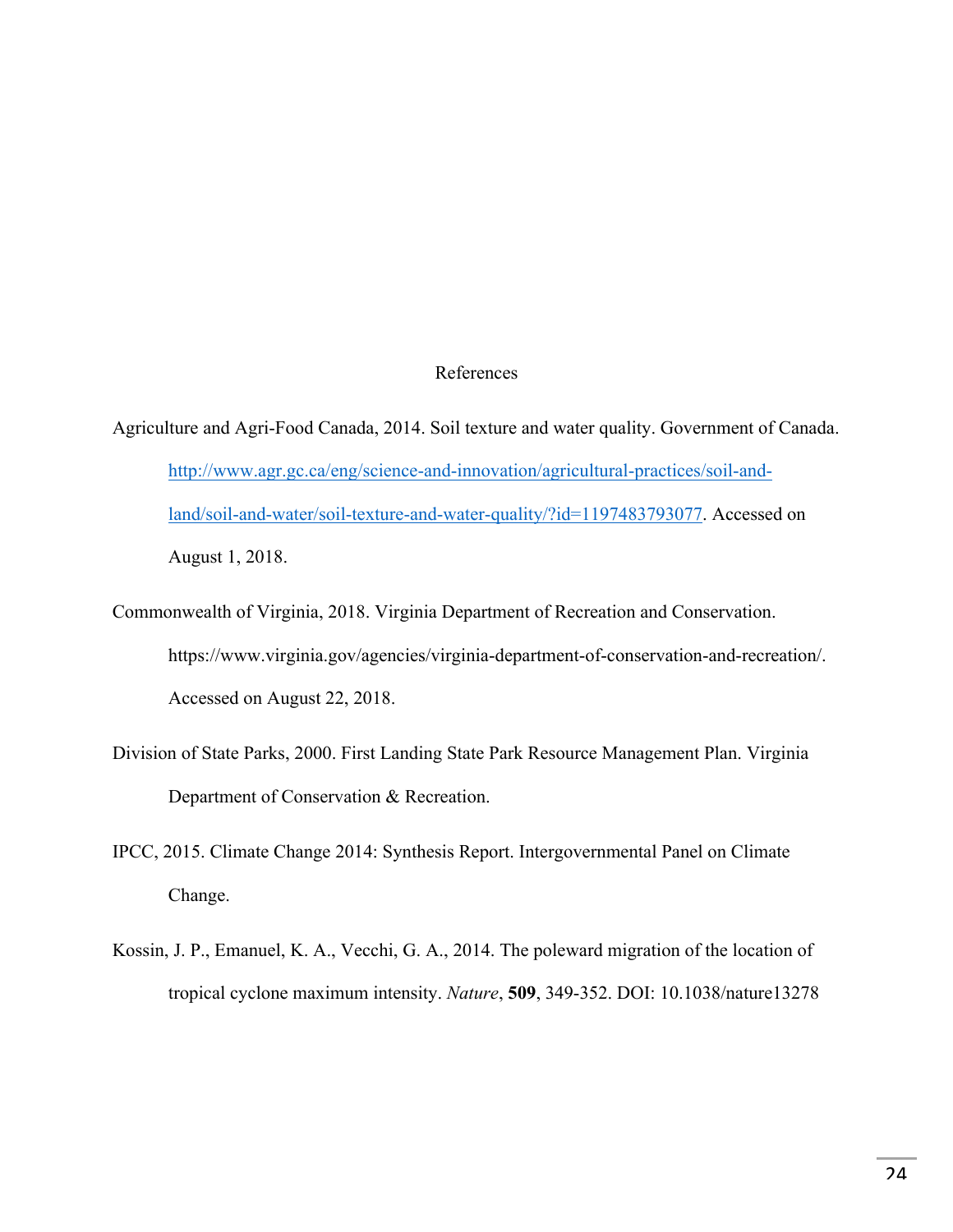- Leicht, S. A., Silander Jr., J. A., Greenwood, K., 2005. Assessing the competitive ability of Japanese stilt grass, *Microstegium vimineum* (Trin.) A. Camus. *Journ. Torr. Botan. Soc.*, **132**, 573-580
- Magnini, V. P., 2018. Virginia State Parks 2017 Economic Impact Report. Virginia Department of Conservation and Recreation & Virginia Tech.
- Marzano, M., and Dandy, N., 2012. Recreational use of forests and disturbance of wildlife. Forestry Commission: Edinburgh.
- Mittal, R. and Mittal, C. G., 2013. Impact of Population Explosion on Environment. *The National Journal*, **1**, 1-5.
- Monz, C. A., Cole, D. N., Leung, Y-F., Marion, J. L., 2010. Sustaining Visitor Use in Protected Areas: Future Opportunities in Recreation Ecology Research Based on the U.S.A. Experience. *Environmental Management*, **45**, 551-562. DOI: 10.1007/s00267-009-9406-5
- Najjar, R. G., Pyke, C. R., Adams, M. B., Breitburg, D., Hershner, C., Kemp, M., Howarth, R., Mulholland, M. R., Paolisso, M., Secor, D., Sellner, K., Wardrop, D., Wood, R., 2009. Potential climate-change impacts on the Chesapeake Bay. *Estuar Coast Shelf Sci*, **86**, 1- 20, doi:10.1016/j.ecss.2009.09.026.
- National Park Service, 2018. Chapter 4: Standards for Trail Construction. U.S. Department of the Interior.
- NOAA, 2018. Definition of Drought. https://www.ncdc.noaa.gov/monitoringreferences/dyk/drought-definition. Accessed on August 1, 2018.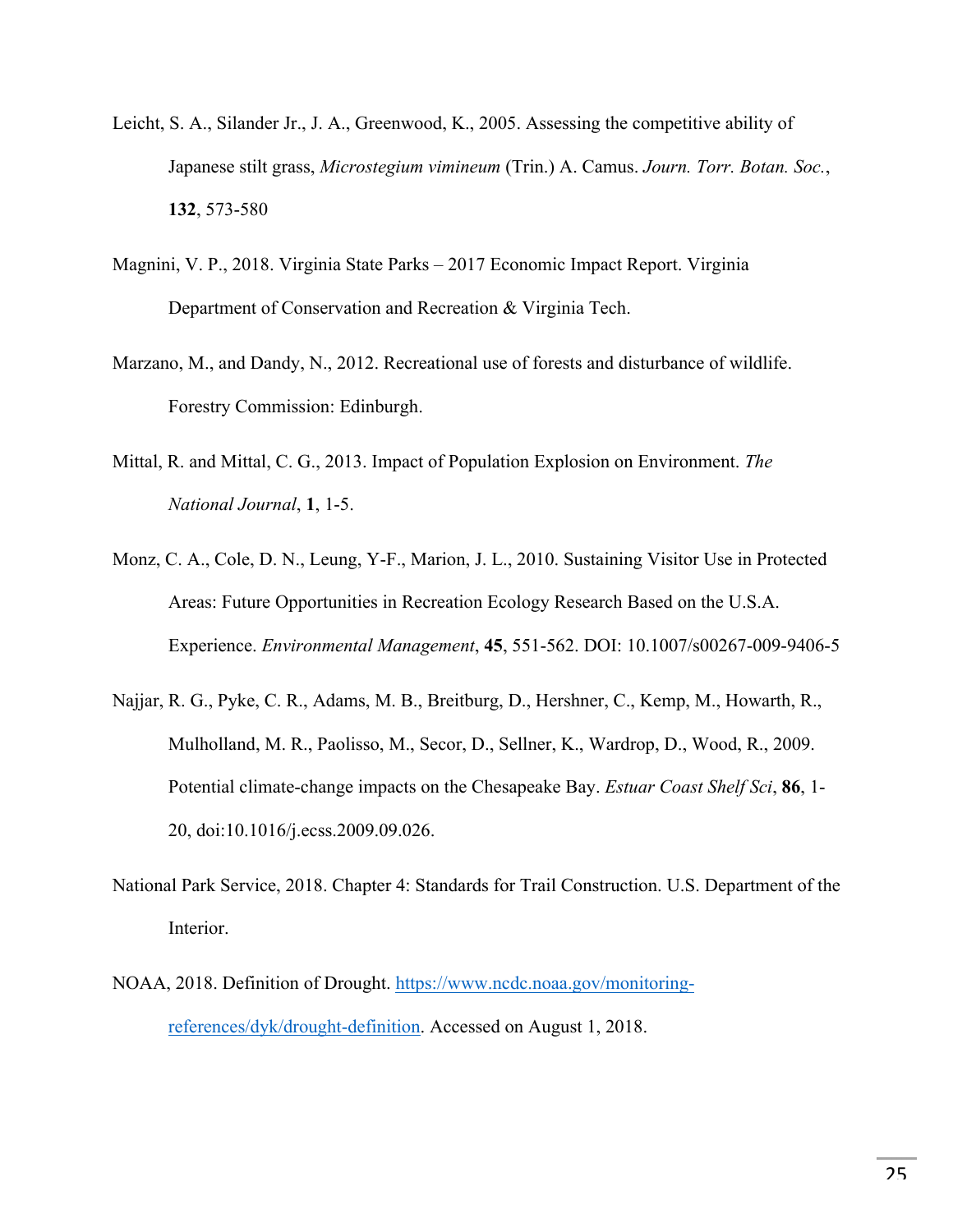- Park Ranger EDU, 2018. Virginia Park Ranger Training and Degree Requirements. https://www.parkrangeredu.org/virginia/. Accessed on July 30, 2018.
- Pearson, S. H., Avery, H. W., Spotila, J. R., 2015. Juvenile invasive red-eared slider turtles negatively impact the growth of native turtles: Implications for global freshwater turtle populations. *Biological Conservation*, **186**, 115-121. DOI: 10.1016/j.biocon.2015.03.001.
- Perez-Santigosa, N., Diaz-Paniagua, C., Hidalgo-Vila, J., 2008. The reproductive ecology of exotic Trachemys scripta elegans in an invaded area of southern Europe. *Aquatic Conserv: Mar. Freshw. Ecosyst.*, **18**, 1302-1310.
- Polo-Cavia, N., López, P., Martín, J., 2011. Aggressive interactions during feeding between native and invasive freshwater turtles. *Biological Invasions*, **13**, 1387-1396. DOI:10.1007/s10530-010-9897-2.
- Rahmstorf, S., Emanuel, K., Mann, M., Kossin, J., 2018. Does global warming make tropical cyclones stronger? http://www.realclimate.org/index.php/archives/2018/05/does-globalwarming-make-tropical-cyclones-stronger/. Accessed on July 30, 2018.
- Satchell, E., 2016. Parts of First Landing State Park won't open for weeks. WAVY 10. https://www.wavy.com/news/shore-drive-remains-closed-due-to-high-water/1061122014. Accessed on July 30, 2018.
- Strzpek, K., Yohe, G., Neumann, J., Boehlert, B., 2010. Characterizing changes in drought risk for the United States from climate change. *Environ Res Lett*, **5**. DOI: 10.1088/1748- 9326/5/4/044012.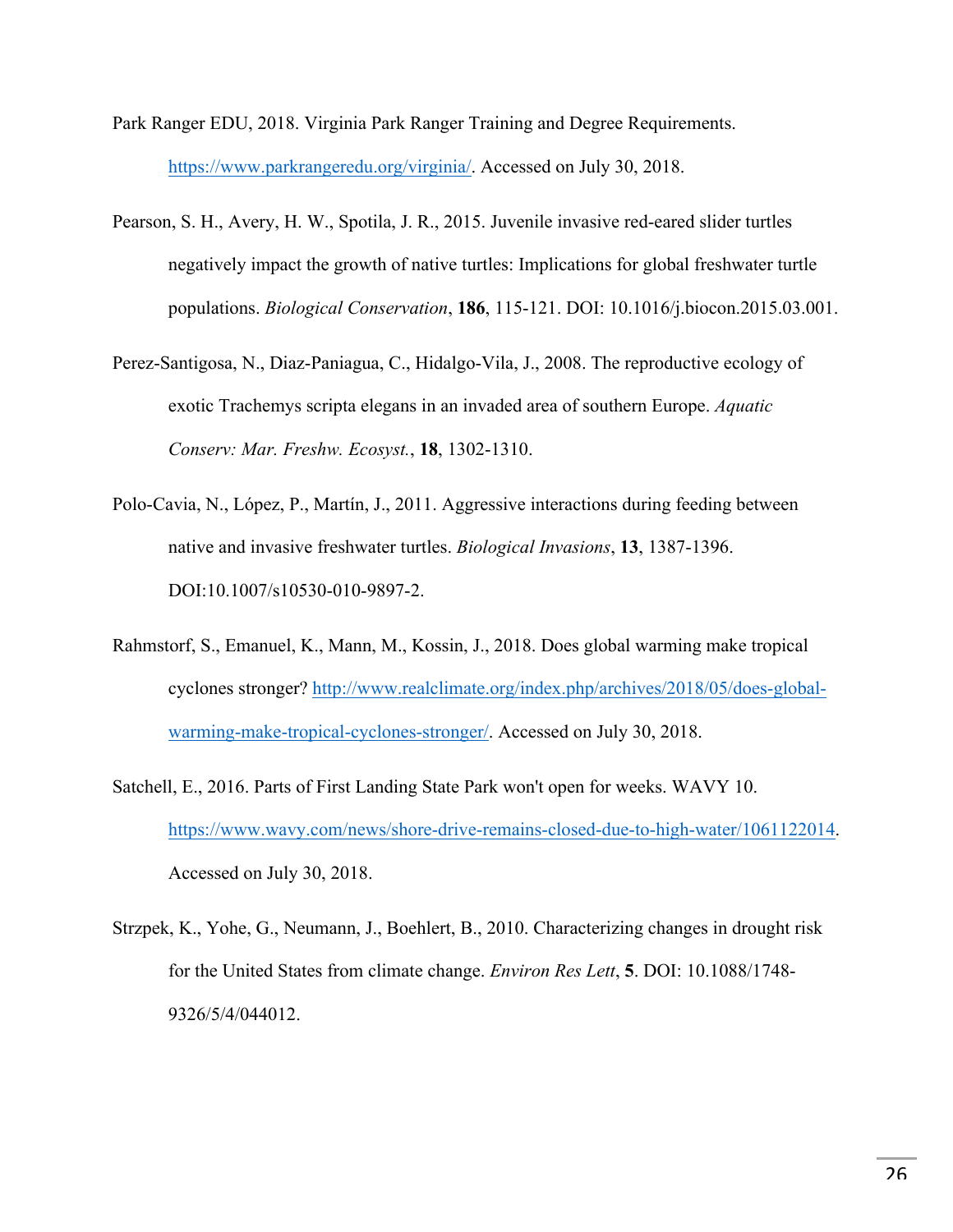Tasmanian Government, 2014. Erosion Prevention and Control on Cropping Soils.

https://dpipwe.tas.gov.au/agriculture/land-management-and-soils/soil-management/soilerosion/soil-erosion-control#PreventingandControllingRunoff. Accessed on August 22, 2018.

- U.S. Census Bureau, 2017. QuickFacts: Virginia Beach city, Virginia (County). https://www.census.gov/quickfacts/fact/table/virginiabeachcityvirginiacounty/PST04021 7. Accessed on July 31, 2018.
- Virginia Department of Conservation & Recreation, 2016a. 2014-2016 Strategic Plan. Commonwealth of Virginia. http://www.dcr.virginia.gov/document/dcr-strat-plan.pdf. Accessed on September 1, 2018.
- Virginia Department of Conservation & Recreation, 2016b. Virginia Invasive Species: Japanese Stilt Grass. Commonwealth of Virginia.

http://www.vainvasivespecies.org/species/japanese-stilt-grass. Accessed on August 25, 2018.

Virginia Department of Game & Inland Fisheries, 2018a. About DGIF. Commonwealth of Virginia. https://www.dgif.virginia.gov/about/. Accessed on August 22, 2018.

Virginia Department of Game & Inland Fisheries, 2018b. First Landing State Park. Commonwealth of Virginia. https://www.dgif.virginia.gov/vbwt/sites/first-landing-state-

park/. Accessed on August 22, 2018.

Virginia Herpetological Society, 2018. Turtles of Virginia. Virginia Herpetological Society. https://www.virginiaherpetologicalsociety.com/reptiles/turtles/turtles\_of\_virginia.htm. Accessed on August 25, 2018.